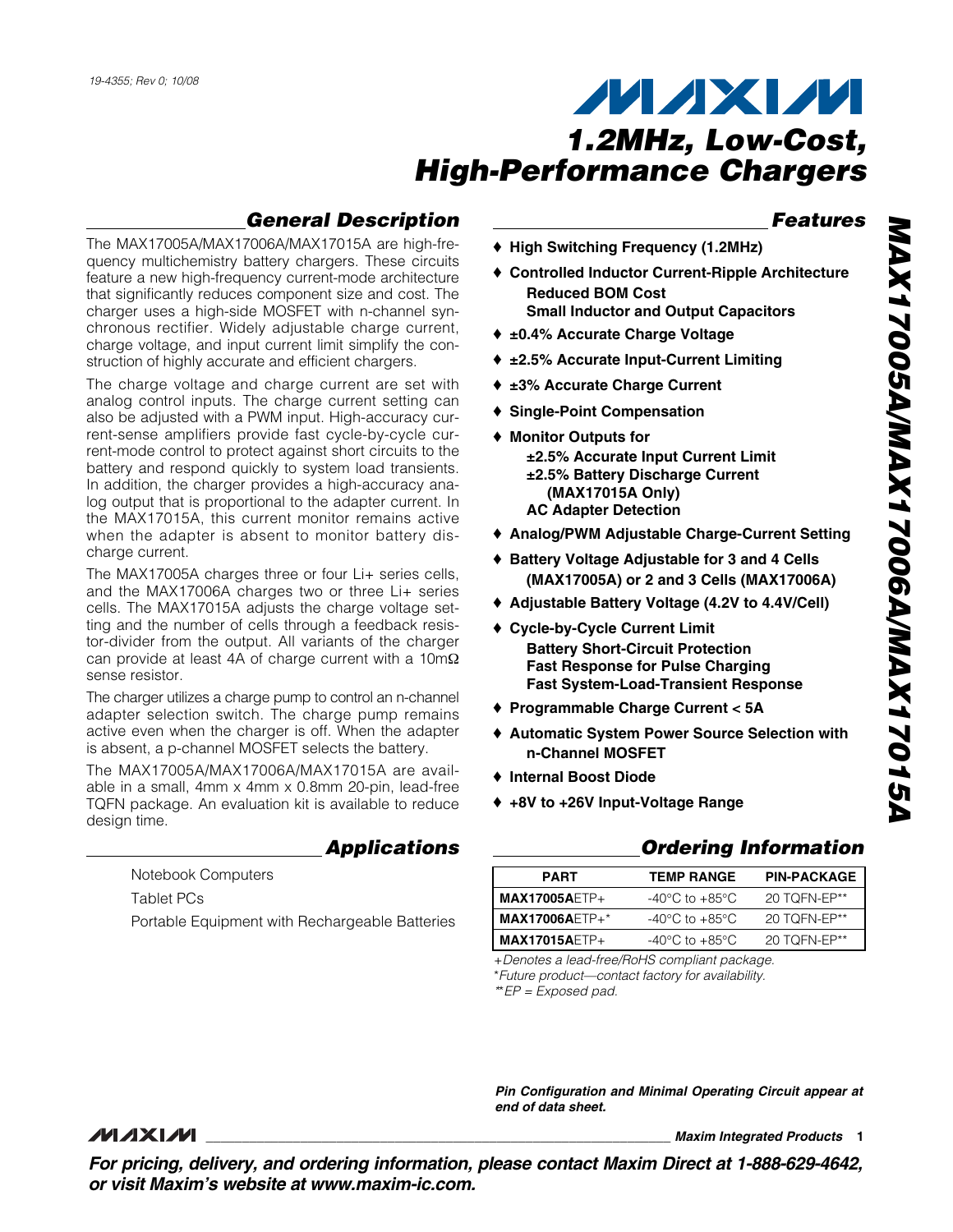### **ABSOLUTE MAXIMUM RATINGS**

DCIN, CSSP, CSSN, BATT, CSIN, CSIP, ACOK, LX to AGND .......................................................-0.3V to +30V

| Continuous Power Dissipation $(T_A = +70^{\circ}C)$ |  |
|-----------------------------------------------------|--|
| 16-Pin TQFN (derate 16.9mW/°C above +70°C)1349.1mW  |  |
| Operating Temperature Range 40°C to +85°C           |  |
|                                                     |  |
|                                                     |  |
| Lead Temperature (soldering, 10s) +300°C            |  |

Stresses beyond those listed under "Absolute Maximum Ratings" may cause permanent damage to the device. These are stress ratings only, and functional operation of the device at these or any other conditions beyond those indicated in the operational sections of the specifications is not implied. Exposure to absolute maximum rating conditions for extended periods may affect device reliability.

## **ELECTRICAL CHARACTERISTICS**

(Circuit of Figure 1, VDCIN = VCSSP = VCSSN = 19V, VBATT = VCSIP = VCSIN = 16.8V, VVCTL = VAA, VISET = 1V, **TA = 0°C to +85°C**, unless otherwise noted. Typical values are at  $T_A = +25^{\circ}C$ .)

| <b>PARAMETER</b>                           | <b>CONDITIONS</b>                                                                       |                                             |                      | <b>TYP</b> | <b>MAX</b>                   | <b>UNITS</b> |
|--------------------------------------------|-----------------------------------------------------------------------------------------|---------------------------------------------|----------------------|------------|------------------------------|--------------|
| <b>CHARGE-VOLTAGE REGULATION</b>           |                                                                                         |                                             |                      |            |                              |              |
|                                            | 2 cells, $V_{VCTL} = GND (MAX17006A)$                                                   |                                             | 8.3664               | 8.40       | 8.4336                       |              |
|                                            | 3 cells, V <sub>VCTL</sub> = V <sub>AA</sub> (MAX17005A/MAX17006A)                      |                                             |                      | 12.60      | 12.651                       |              |
| <b>Battery Regulation-Voltage Accuracy</b> | 4 cells, $V_{VCTI} = GND (MAX17005A)$                                                   |                                             |                      | 16.80      | 16.867                       | $\vee$       |
|                                            | FB accuracy using FB divider (MAX17015A)<br>(Note 1)                                    |                                             | 2.0916               | 2.1        | 2.1084                       |              |
| FB Input Bias Curent                       |                                                                                         |                                             | $-1$                 |            | $+1$                         | μA           |
|                                            | 2 cells (MAX17006A), 4 cells (MAX17005A)                                                |                                             | $\Omega$             |            | V <sub>AA</sub> /2<br>$-0.2$ |              |
| <b>VCTL Range</b>                          | 3 cells (MAX17005A/MAX17006A)                                                           |                                             | $V_{AA}/2$<br>$+0.2$ |            | <b>VAA</b>                   | $\vee$       |
| <b>VCTL Gain</b>                           | VCELL NVCTL                                                                             |                                             | 5.85                 | 6          | 6.15                         | <b>VN</b>    |
| <b>VCTL Input Bias Current</b>             | $V_{VCTL} =$ GND and VCTL = $V_{AA}$                                                    |                                             | $-1$                 |            | $+1$                         | μA           |
| <b>CHARGE-CURRENT REGULATION</b>           |                                                                                         |                                             |                      |            |                              |              |
| <b>ISET Range</b>                          |                                                                                         |                                             | $\mathbf{O}$         |            | V <sub>AA</sub> /2           | $\vee$       |
|                                            | $ISET = 1.4V$                                                                           |                                             |                      | 80         |                              | mV           |
| <b>ISET Full-Scale Setting</b>             | $ISET = 99.9%$ duty cycle                                                               |                                             |                      | 60         |                              |              |
|                                            |                                                                                         | $V_{\text{ISFT}} = V_{\text{AA}}/4$ or ISET | 58.2                 | 60         | 61.8                         | mV           |
| Full-Charge Current Accuracy               |                                                                                         | $= 99.9\%$ duty cycle                       | $-3$                 |            | $+3$                         | $\%$         |
| (CSIP to CSIN)                             |                                                                                         | $V_{\text{ISFT}} = V_{\text{AA}}/6$ or ISET | 38.2                 | 40         | 41.8                         | mV           |
|                                            | $VBATT = 1V$ to 16.8V                                                                   | $= 66.7\%$ duty cycle                       | $-4.5$               |            | $+4.5$                       | $\%$         |
|                                            |                                                                                         | $VISET = VAA/80$ or ISET                    | 1.4                  | 3          | 4.6                          | mV           |
| Trickle Charge-Current Accuracy            |                                                                                         | $= 5\%$ duty cycle                          | $-52$                |            | $+52$                        | $\%$         |
| Charge-Current Gain Error                  | Based on $V_{\text{ISET}} = V_{\text{VAA}}/4$ and $V_{\text{ISET}} = V_{\text{VAA}}/80$ |                                             | $-2$                 |            | $+2$                         | $\%$         |
| Charge-Current Offset Error                | Based on $V_{\text{ISET}} = V_{\text{VAA}}/4$ and $V_{\text{ISET}} = V_{\text{VAA}}/80$ |                                             | $-1.4$               |            | $+1.4$                       | mV           |
| BATT/CSIP/CSIN Input-Voltage Range         |                                                                                         |                                             | $\Omega$             |            | 24                           | V            |
| <b>ISET Power-Down Mode Threshold</b>      | <b>ISET</b> falling                                                                     |                                             | 21                   | 26         | 31                           | mV           |
|                                            | <b>ISET</b> rising                                                                      |                                             | 33                   | 40         | 47                           |              |

**MAXIM**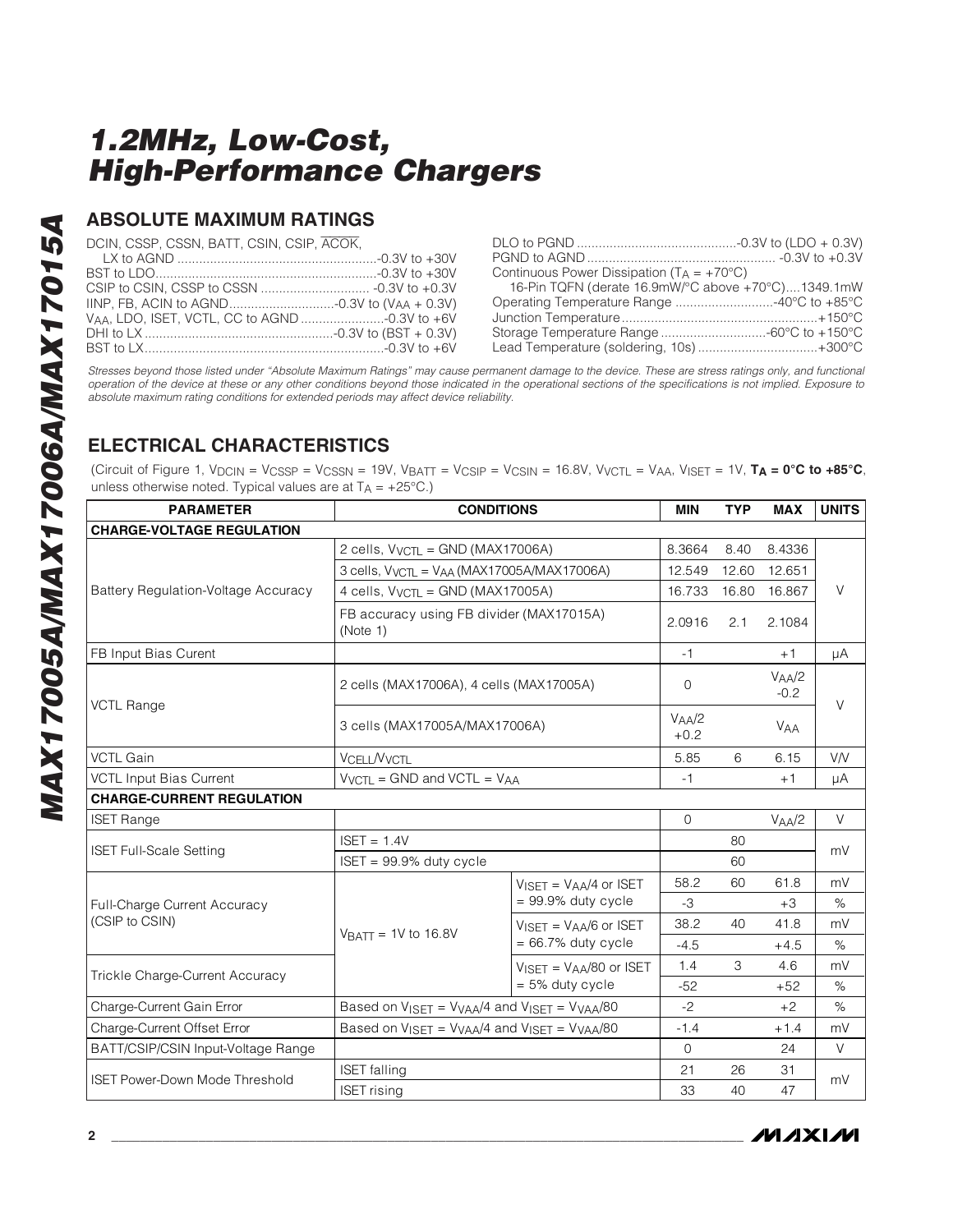## **ELECTRICAL CHARACTERISTICS (continued)**

(Circuit of Figure 1, VDCIN = VCSSP = VCSSN = 19V, VBATT = VCSIP = VCSIN = 16.8V, VVCTL = VAA, VISET = 1V, **TA = 0°C to +85°C**, unless otherwise noted. Typical values are at  $T_A = +25^{\circ}C$ .)

| <b>PARAMETER</b>                            |                                                            | <b>CONDITIONS</b>                                                           | <b>MIN</b> | <b>TYP</b> | <b>MAX</b>   | <b>UNITS</b> |
|---------------------------------------------|------------------------------------------------------------|-----------------------------------------------------------------------------|------------|------------|--------------|--------------|
|                                             | $VISET = 3V$                                               |                                                                             | $-0.2$     |            | $+0.2$       |              |
| <b>ISET Input Bias Current</b>              | $CSSN = BATT, VISET = 5V$                                  |                                                                             | $-0.2$     |            | $+0.2$       | μA           |
|                                             | Rising                                                     |                                                                             |            |            | 2.4          | V            |
| <b>ISET PWM Threshold</b>                   | Falling                                                    |                                                                             | 0.8        |            |              |              |
| <b>ISET Frequency</b>                       |                                                            |                                                                             | 0.128      |            | 500          | kHz          |
| <b>ISET Effective Resolution</b>            | $f$ PWM = $3.2$ MHz                                        |                                                                             |            | 8          |              | <b>Bits</b>  |
| <b>INPUT-CURRENT REGULATION</b>             |                                                            |                                                                             |            |            |              |              |
| Input Current-Limit Threshold               | <b>VCSSP - VCSSN</b>                                       |                                                                             | 58.5       | 60         | 61.5         | mV           |
|                                             |                                                            |                                                                             | $-2.5$     |            | $+2.5$       | %            |
| <b>CSSN Input Bias Current</b>              | Adapter present                                            |                                                                             | $-0.1$     |            | $+0.1$       | μA           |
| CSSP/CSSN Input-Voltage Range               |                                                            |                                                                             | 8.0        |            | 26.0         | V            |
| <b>IINP Transconductance</b>                | $VCSSP - VCSSN = 60mV$                                     |                                                                             | 2.66       | 2.8        | 2.94         | µA/mV        |
| <b>IINP Accuracy</b>                        |                                                            | $V_{\text{CSSP}}$ - $V_{\text{CSSN}}$ = 60mV, $V_{\text{IINP}}$ = 0 to 4.5V | $-2.5$     |            | $+2.5$       | $\%$         |
|                                             | $VCSSP - VCSSN = 35mV$                                     |                                                                             | $-2.5$     |            | $+2.5$       |              |
| <b>SUPPLY AND LINEAR REGULATOR</b>          |                                                            |                                                                             |            |            |              |              |
| DCIN Input-Voltage Range                    |                                                            |                                                                             | 8          |            | 26           | V            |
| DCIN Undervoltage-Lockout (UVLO) Trip-Point | <b>DCIN</b> falling                                        |                                                                             | 7.9        | 8.1        |              | V            |
|                                             | DCIN rising                                                |                                                                             |            | 8.7        | 8.9          |              |
| DCIN + CSSP + CSSN Quiescent Current        | Adapter present (Note 2)                                   |                                                                             |            | 3          | 6            | mA           |
|                                             | Adapter absent (Note 2)                                    |                                                                             |            | 30         | 50           | μA           |
|                                             | $VBATT = 16.8V$                                            | Adapter absent (Note 2)                                                     |            | 10         | 20           |              |
| BATT + CSIP + CSIN + LX Input Current       |                                                            | Charger shutdown (Note 2)                                                   |            | 10         | 20           | μA           |
|                                             | $VBATT = 2V$ to 19V, adapter present (Note 2)              |                                                                             |            | 200        | 500          |              |
| LDO Output Voltage                          | $8.0V < V_{DCIN} < 26V$ , no load                          |                                                                             | 5.15       | 5.35       | 5.55         | $\vee$       |
| <b>LDO Load Regulation</b>                  | $0 < I_{LDO} < 40mA$                                       |                                                                             |            | 100        | 200          | mV           |
| LDO UVLO Threshold                          |                                                            |                                                                             | 3.2        | 4.1        | 5.0          | V            |
| <b>REFERENCES</b>                           |                                                            |                                                                             |            |            |              |              |
| VAA Output Voltage                          | $I_{VAA} = 50\mu A$                                        |                                                                             | 4.18       | 4.20       | 4.22         | V            |
| VAA UVLO Threshold                          | V <sub>AA</sub> falling                                    |                                                                             |            | 3.1        | 3.9          | V            |
| <b>ACIN</b>                                 |                                                            |                                                                             |            |            |              |              |
| <b>ACIN Threshold</b>                       |                                                            |                                                                             | 2.058      | 2.1        | 2.142        | V            |
| <b>ACIN Threshold Hysteresis</b>            |                                                            |                                                                             | 10         | 20         | 30           | mV           |
| <b>ACIN Input Bias Current</b>              |                                                            |                                                                             | $-1$       |            | $+1$         | μA           |
| <b>ACOK</b>                                 |                                                            |                                                                             |            |            |              |              |
| <b>ACOK</b> Sink Current                    | $V\overline{ACOK}$ = 0.4V, $VACIN = 1.5V$                  |                                                                             | 6          |            |              | mA           |
| <b>ACOK</b> Leakage Current                 | $V_{\overline{ACOK}}$ = 5.5V, $V_{\overline{ACIN}}$ = 2.5V |                                                                             |            |            | $\mathbf{1}$ | μA           |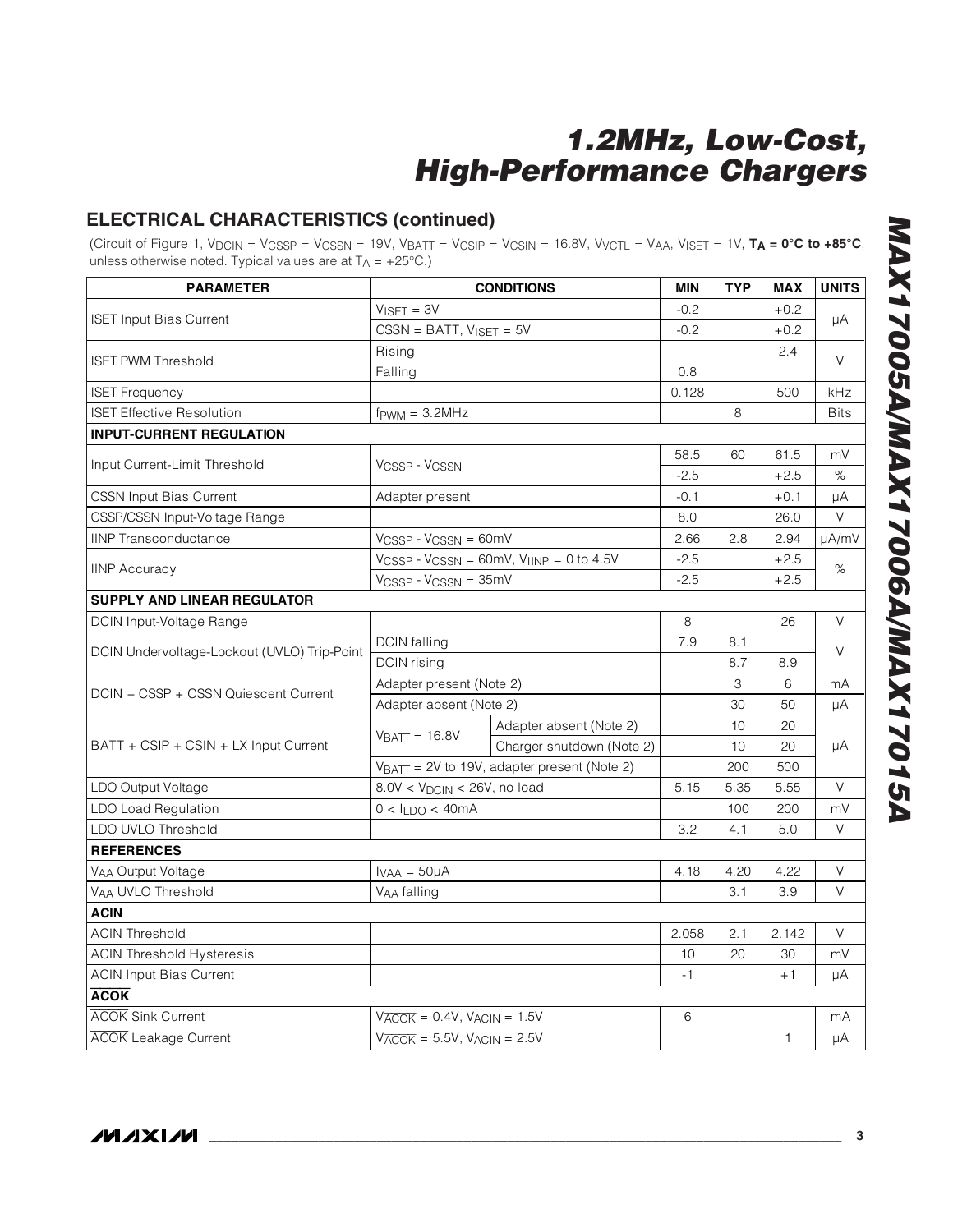## **ELECTRICAL CHARACTERISTICS (continued)**

(Circuit of Figure 1, VDCIN = VCSSP = VCSSN = 19V, VBATT = VCSIP = VCSIN = 16.8V, VVCTL = VAA, VISET = 1V, **TA = 0°C to +85°C**, unless otherwise noted. Typical values are at  $T_A = +25^{\circ}C$ .)

| <b>PARAMETER</b>                                               | <b>CONDITIONS</b>                                                 | MIN    | <b>TYP</b> | <b>MAX</b> | <b>UNITS</b> |
|----------------------------------------------------------------|-------------------------------------------------------------------|--------|------------|------------|--------------|
| <b>SWITCHING REGULATOR</b>                                     |                                                                   |        |            |            |              |
| DHI Off-Time K Factor                                          | $V_{DCIN}$ = 19V, $V_{BAT}$ = 10V                                 | 0.029  | 0.030      | 0.041      | $\mu$ s/V    |
| Sense Voltage for Minimum Discontinuous<br>Mode Ripple Current | VCSIP - VCSIN                                                     |        | 10         |            | mV           |
| Zero-Crossing Comparator Threshold                             | VCSIP - VCSIN                                                     |        | 10         |            | mV           |
| Cycle-by-Cycle Current-Limit Sense Voltage                     | V <sub>CSIP</sub> - V <sub>CSIN</sub>                             | 105    | 110        | 115        | mV           |
| DHI Resistance High                                            | $I_{DLO} = 10mA$                                                  |        | 1.5        | 3          | $\Omega$     |
| DHI Resistance Low                                             | $I_{DLO} = -10mA$                                                 |        | 0.8        | 1.75       | Ω            |
| DLO Resistance High                                            | $I_{DLO} = 10mA$                                                  |        | 3          | 6          | Ω            |
| <b>DLO Resistance Low</b>                                      | $I_{DLO} = -10mA$                                                 |        | 3          | 7          | Ω            |
| <b>ADAPTER DETECTION</b>                                       |                                                                   |        |            |            |              |
| Adapter Absence-Detect Threshold                               | V <sub>DCIN</sub> - V <sub>BATT</sub> , V <sub>DCIN</sub> falling | $+70$  | $+120$     | $+170$     | mV           |
| Adapter Detect Threshold                                       | <b>VDCIN - VBATT, VDCIN rising</b>                                | $+360$ | $+420$     | $+580$     | mV           |
| Adapter Switch Charge-Pump Frequency                           | Charger Shutdown                                                  | 180    | 200        | 220        | Hz           |
| Adapter Switch Charge-Pump Refresh Pulse                       | <b>DLO</b>                                                        | 0.04   | 0.1        | 0.20       |              |
|                                                                | <b>DHI</b>                                                        | 0.07   | 0.15       | 0.30       | $\mu s$      |

## **ELECTRICAL CHARACTERISTICS**

(Circuit of Figure 1, VDCIN = VCSSP = VCSSN = 19V, VBATT = VCSIP = VCSIN = 16.8V, VVCTL = VAA, VISET = 1V, **TA = -40°C to +85°C**, unless otherwise noted.)

| <b>PARAMETER</b>                    | <b>CONDITIONS</b>                                                  | MIN                  | <b>TYP</b> | <b>MAX</b>           | <b>UNITS</b> |
|-------------------------------------|--------------------------------------------------------------------|----------------------|------------|----------------------|--------------|
| <b>CHARGE-VOLTAGE REGULATION</b>    |                                                                    |                      |            |                      |              |
|                                     | 2 cells, $V_{VCTL} = GND (MAX17006A)$                              | 8.366                |            | 8.433                |              |
|                                     | 3 cells, V <sub>VCTL</sub> = V <sub>AA</sub> (MAX17005A/MAX17006A) | 12.549               |            | 12.651               |              |
| Battery Regulation-Voltage Accuracy | 4 cells, $V_{VCTL} =$ GND (MAX17005A)                              | 16.73                |            | 16.86                | V            |
|                                     | FB accuracy using FB divider (MAX17015A)<br>(Note 1)               | 2.091                |            | 2.108                |              |
| <b>VCTL Range</b>                   | 2 cells (MAX17006A),<br>4 cells (MAX17005A)                        | $\Omega$             |            | $V_{AA}/2$<br>$-0.2$ | V            |
|                                     | 3 cells (MAX17005A/MAX17006A)                                      | $V_{AA}/2$<br>$+0.2$ |            | <b>VAA</b>           |              |
| <b>VCTL Gain</b>                    | <b>VCELL/VVCTL</b>                                                 | 5.85                 |            | 6.15                 | <b>VN</b>    |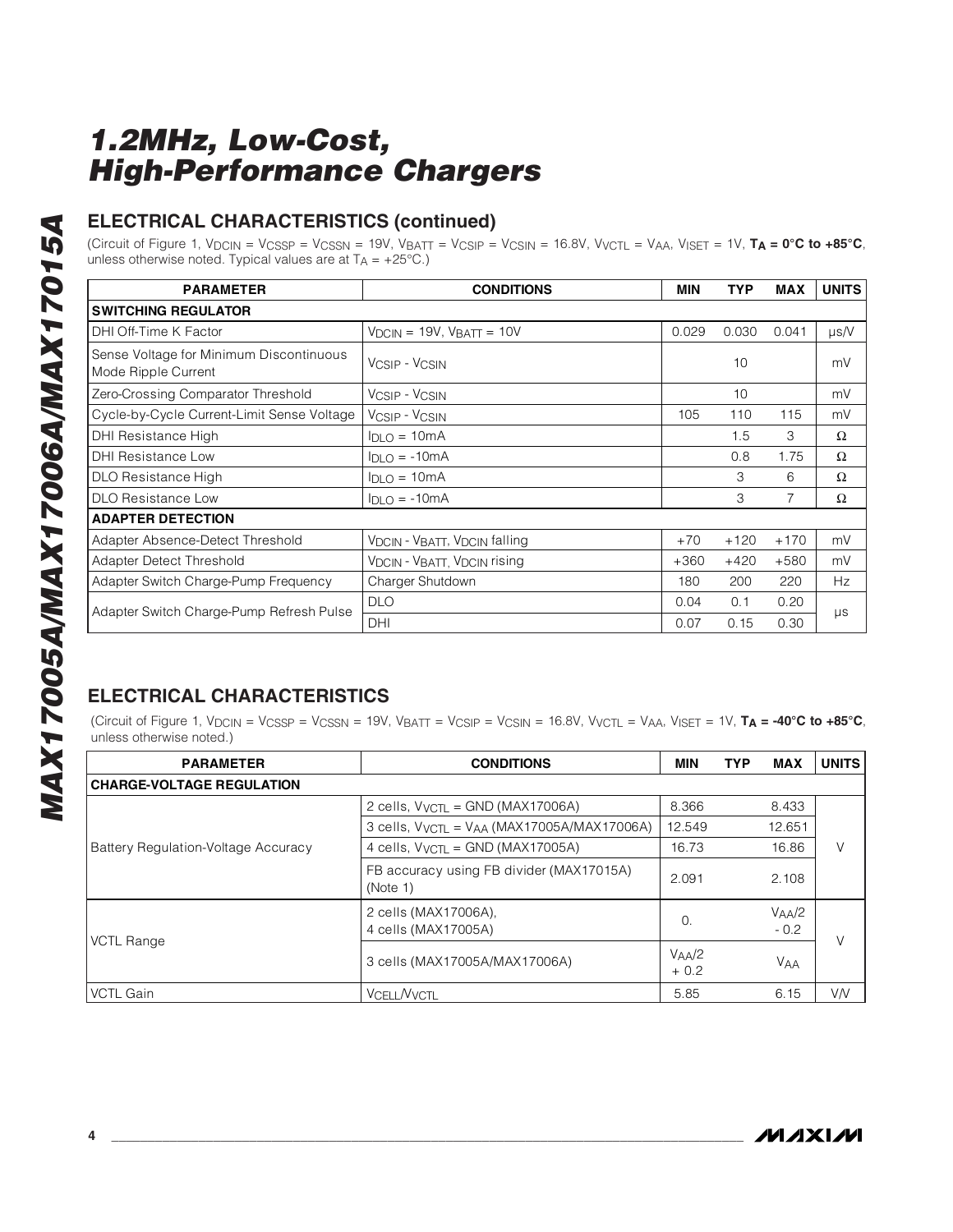## **ELECTRICAL CHARACTERISTICS (continued)**

(Circuit of Figure 1,  $V_{DCIN} = V_{CSSP} = V_{CSSN} = 19V$ ,  $V_{BATT} = V_{CSIP} = V_{CSIN} = 16.8V$ ,  $V_{VCTL} = V_{AA}$ ,  $V_{ISET} = 1V$ ,  $T_A = -40^{\circ}C$  to  $+85^{\circ}C$ , unless otherwise noted.)

| <b>PARAMETER</b>                      | <b>CONDITIONS</b>                                                           |                                             | <b>MIN</b> | <b>TYP</b> | <b>MAX</b>         | <b>UNITS</b> |  |
|---------------------------------------|-----------------------------------------------------------------------------|---------------------------------------------|------------|------------|--------------------|--------------|--|
| <b>CHARGE-CURRENT REGULATION</b>      |                                                                             |                                             |            |            |                    |              |  |
| <b>ISET Range</b>                     |                                                                             |                                             | $\Omega$   |            | V <sub>AA</sub> /2 | V            |  |
|                                       |                                                                             | $VISET = VAA/4$ or                          | 57.5       |            | 62.5               | mV           |  |
| Full Charge-Current Accuracy          |                                                                             | $ISET = 99.9\%$ duty cycle                  | $-4.2$     |            | $+4.2$             | %            |  |
| (CSIP to CSIN)                        |                                                                             | $VISET = VAA/6$ or                          | 38         |            | 42                 | mV           |  |
|                                       | $VBATT = 1V$ to 16.8V                                                       | $ISET = 66.7%$ duty cycle                   | $-5$       |            | $+5$               | %            |  |
|                                       |                                                                             | $V_{\text{ISFT}} = V_{\text{AA}}/80$ or     | 1.4        |            | 4.6                | mV           |  |
| Trickle Charge-Current Accuracy       |                                                                             | $ISET = 5%$ duty cycle                      | $-52$      |            | $+52$              | $\%$         |  |
| Charge-Current Gain Error             |                                                                             | Based on VISET = VVAA/4 and VISET = VVAA/80 | $-2$       |            | $+2$               | $\%$         |  |
| Charge-Current Offset Error           |                                                                             | Based on VISET = VVAA/4 and VISET = VVAA/80 | $-1.4$     |            | $+1.4$             | mV           |  |
| BATT/CSIP/CSIN Input-Voltage Range    |                                                                             |                                             | $\Omega$   |            | 24                 | $\vee$       |  |
| <b>ISET Power-Down Mode Threshold</b> | <b>ISET</b> falling                                                         |                                             | 21         |            | 31                 | mV           |  |
|                                       | <b>ISET</b> rising                                                          |                                             | 33         |            | 47                 |              |  |
| <b>ISET PWM Threshold</b>             | Rising                                                                      |                                             |            |            | 2.4                | $\vee$       |  |
|                                       | Falling                                                                     |                                             | 0.8        |            |                    |              |  |
| <b>ISET Frequency</b>                 |                                                                             |                                             | 0.128      |            | 500                | kHz          |  |
| <b>INPUT-CURRENT REGULATION</b>       |                                                                             |                                             |            |            |                    |              |  |
| Input Current-Limit Threshold         |                                                                             | VCSSP - VCSSN                               |            |            | 61.8               | mV           |  |
|                                       |                                                                             |                                             |            |            | $+3$               | %            |  |
| <b>CSSN Input Bias Current</b>        | Adapter present                                                             |                                             | $-2$       |            | $+2$               | μA           |  |
| CSSP/CSSN Input-Voltage Range         |                                                                             |                                             | 8.0        |            | 26.0               | $\vee$       |  |
| <b>IINP Transconductance</b>          | $V_{CSSP} - V_{CSSN} = 60mV$                                                |                                             | 2.66       |            | 2.94               | µA/mV        |  |
| <b>IINP Accuracy</b>                  | $V_{\text{CSSP}}$ - $V_{\text{CSSN}}$ = 60mV, $V_{\text{IINP}}$ = 0 to 4.5V |                                             | $-2.5$     |            | $+2.5$             | $\%$         |  |
|                                       |                                                                             | VCSSP - VCSSN = 35mV                        |            |            | $+2.5$             |              |  |
| <b>SUPPLY AND LINEAR REGULATOR</b>    |                                                                             |                                             |            |            |                    |              |  |
| DCIN Input-Voltage Range              |                                                                             |                                             | 8          |            | 26                 | V            |  |
| DCIN UVLO Trip-Point                  | <b>DCIN</b> falling                                                         |                                             | 7.9        |            |                    | V            |  |
|                                       | <b>DCIN</b> rising                                                          |                                             |            |            | 8.9                |              |  |
| DCIN + CSSP + CSSN Quiescent Current  | Adapter present (Note 2)                                                    |                                             |            |            | 6                  | mA           |  |
|                                       | Adapter absent (Note 2)                                                     |                                             |            |            | 50                 | μA           |  |
|                                       | $VBATT = 16.8V$                                                             | Adapter absent (Note 2)                     |            |            | 20                 |              |  |
| BATT + CSIP + CSIN + LX Input Current |                                                                             | Charger shutdown (Note 2)                   |            |            | 20                 | μA           |  |
|                                       | $V_{\text{BAT}} = 2V$ to 19V, adapter present (Note 2)                      |                                             |            |            | 500                |              |  |
| LDO Output Voltage                    | $8.0V < VDCIN < 26V$ , no load                                              |                                             | 5.15       |            | 5.55               | V            |  |
| <b>LDO Load Regulation</b>            | $0 < I_{LDO} < 40mA$                                                        |                                             |            |            | 200                | mV           |  |
| LDO UVLO Threshold                    |                                                                             |                                             | 3.2        |            | 5.0                | V            |  |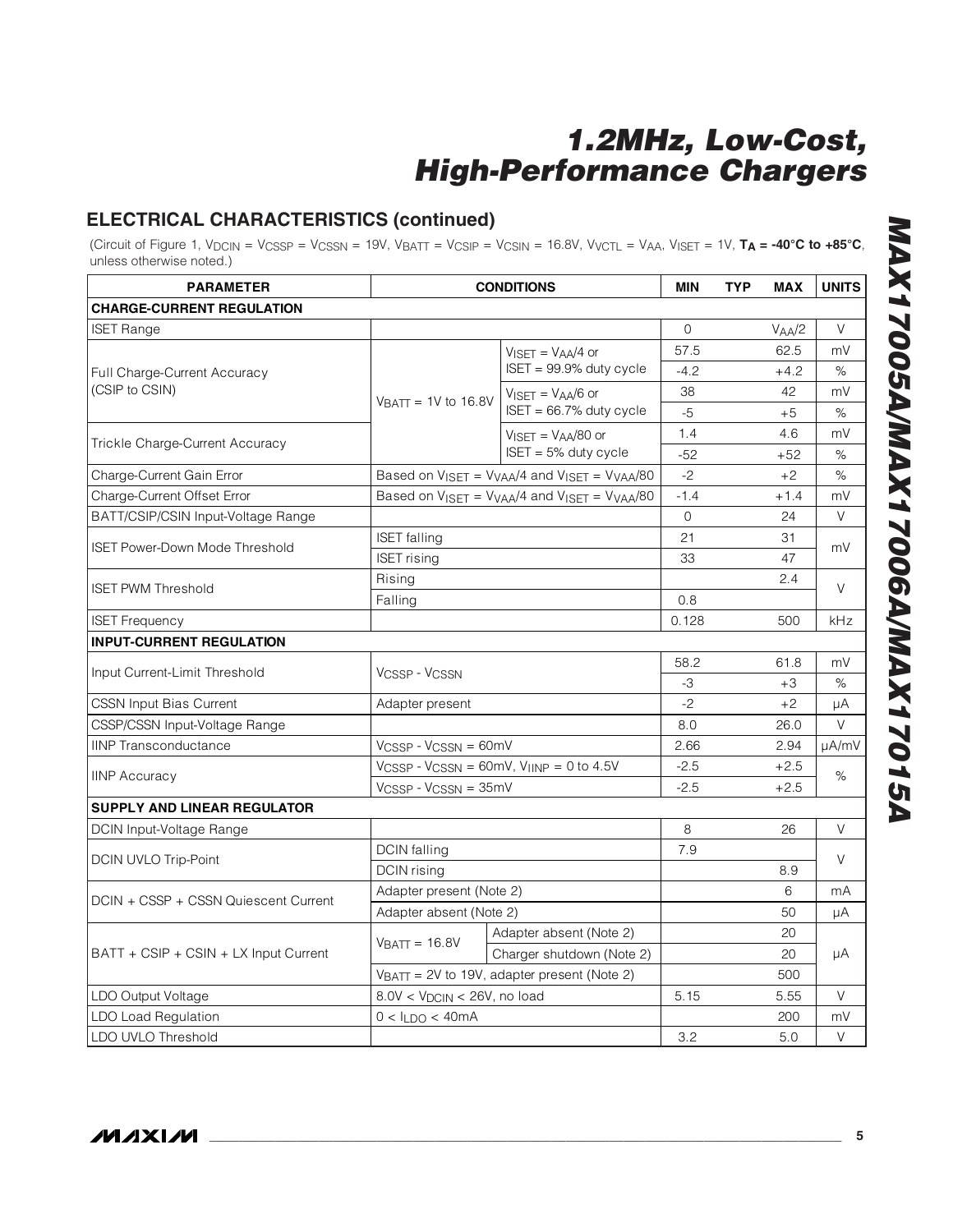### **ELECTRICAL CHARACTERISTICS (continued)**

(Circuit of Figure 1, VDCIN = VCSSP = VCSSN = 19V, VBATT = VCSIP = VCSIN = 16.8V, VVCTL = VAA, VISET = 1V, **TA = -40°C to +85°C**, unless otherwise noted.)

| <b>PARAMETER</b>                           | <b>CONDITIONS</b>                                          | <b>MIN</b> | <b>TYP</b><br><b>MAX</b> | <b>UNITS</b> |
|--------------------------------------------|------------------------------------------------------------|------------|--------------------------|--------------|
|                                            |                                                            |            |                          |              |
| <b>REFERENCES</b>                          |                                                            |            |                          |              |
| VAA Output Voltage                         | $I_{VAA} = 50\mu A$                                        | 4.18       | 4.22                     | $\vee$       |
| VAA UVLO Threshold                         | VAA falling                                                |            | 3.9                      | V            |
| <b>ACIN</b>                                |                                                            |            |                          |              |
| <b>ACIN Threshold</b>                      |                                                            | 2.058      | 2.142                    | $\vee$       |
| <b>ACIN Threshold Hysteresis</b>           |                                                            | 10         | 30                       | mV           |
| <b>ACOK</b>                                |                                                            |            |                          |              |
| <b>ACOK Sink Current</b>                   | $V_{\overline{ACOK}}$ = 0.4V, $V_{\overline{ACIN}}$ = 1.5V | 6          |                          | mA           |
| <b>SWITCHING REGULATOR</b>                 |                                                            |            |                          |              |
| DHI Off-Time K Factor                      | $VDCIN = 19V$ , $VBAT = 10V$                               | 0.029      | 0.041                    | $\mu$ s/V    |
| Cycle-by-Cycle Current-Limit Sense Voltage | <b>VCSIP - VCSIN</b>                                       | 105        | 115                      | mV           |
| DHI Resistance High                        | $I_{DLO} = 10mA$                                           |            | 3                        | Ω            |
| <b>DHI Resistance Low</b>                  | $I_{DLO} = -10mA$                                          |            | 1.75                     | Ω            |
| DLO Resistance High                        | $I_{DLO} = 10mA$                                           |            | 6                        | Ω            |
| <b>DLO Resistance Low</b>                  | $I_{DLO} = -10mA$                                          |            | 7                        | Ω            |
| <b>ADAPTER DETECTION</b>                   |                                                            |            |                          |              |
| Adapter Absence-Detect Threshold           | VDCIN - VBATT, VDCIN falling                               | $+70$      | $+170$                   | mV           |
| Adapter Detect Threshold                   | <b>VDCIN - VBATT, VDCIN rising</b>                         | $+320$     | $+620$                   | mV           |
| Adapter Switch Charge-Pump Frequency       |                                                            | 180        | 220                      | Hz           |
|                                            | <b>DLO</b>                                                 | 0.04       | 0.2                      |              |
| Adapter Switch Charge-Pump Refresh Pulse   | DHI                                                        | 0.07       | 0.3                      | $\mu s$      |

**Note 1:** Accuracy does not include errors due to external resistance tolerances.

**Note 2:** Adapter present conditions are tested at V<sub>DCIN</sub> = 19V and V<sub>BATT</sub> = 16.8V. Adapter absent conditions are tested at  $VDCIN = 16V$ ,  $VBAT = 16.8V$ .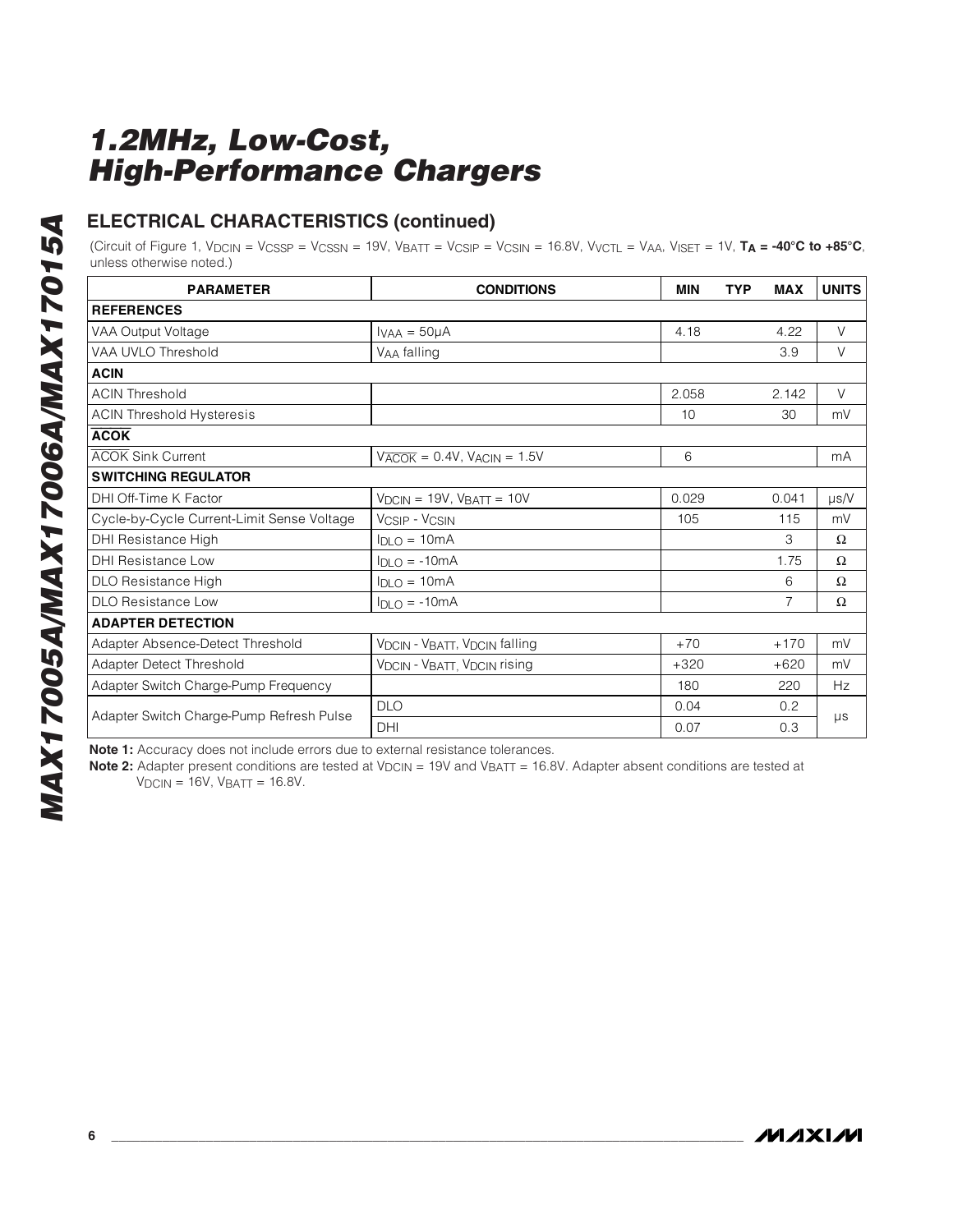### **Typical Operating Characteristics**

(Circuit of Figure 1, adapter = 19V, battery = 10V, ISET = 1.05V, V<sub>CTI</sub> = GND, T<sub>A</sub> = +25°C, unless otherwise noted.)



**MAX17005A/MAX17006A/MAX17015A MAX17005A/MAX17006A/MAX17015A**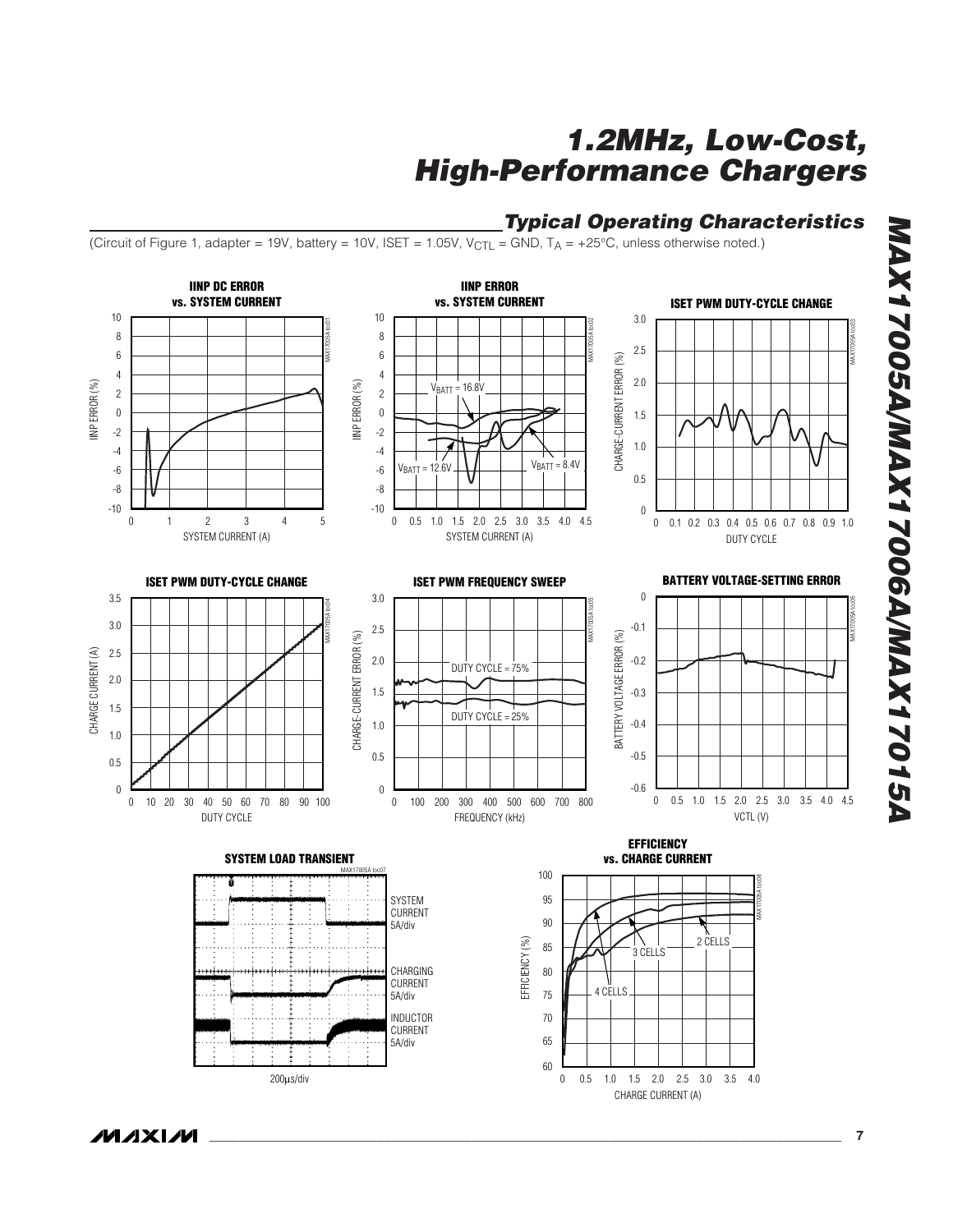## **Typical Operating Characteristics (continued)**

(Circuit of Figure 1, adapter = 19V, battery = 10V, ISET = 1.05V, V<sub>CTL</sub> = GND, T<sub>A</sub> = +25°C, unless otherwise noted.)



**MAXIM**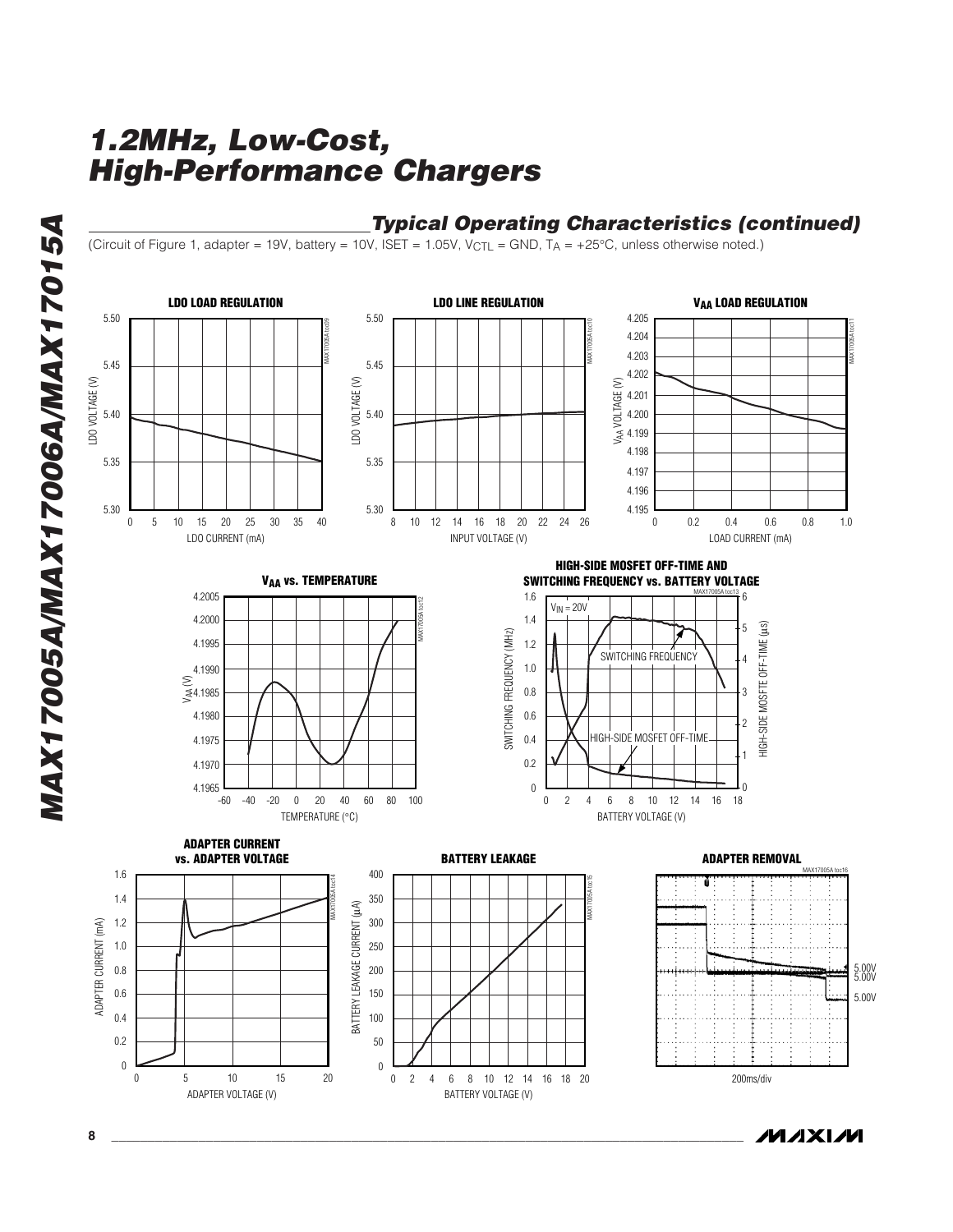**Pin Description**

| <b>PIN</b>     | <b>NAME</b>       | <b>FUNCTION</b>                                                                                                                                                                                                                                                                                                                                                                                                                                                                                                |
|----------------|-------------------|----------------------------------------------------------------------------------------------------------------------------------------------------------------------------------------------------------------------------------------------------------------------------------------------------------------------------------------------------------------------------------------------------------------------------------------------------------------------------------------------------------------|
| 1              | <b>DCIN</b>       | Charger Bias Supply Input. Bypass DCIN with a 1µF capacitor to PGND.                                                                                                                                                                                                                                                                                                                                                                                                                                           |
| $\mathbf{2}$   | <b>AGND</b>       | Analog Ground                                                                                                                                                                                                                                                                                                                                                                                                                                                                                                  |
| 3              | <b>CSIP</b>       | Output Current-Sense Positive Input. Connect a current-sense resistor from CSIP to CSIN.                                                                                                                                                                                                                                                                                                                                                                                                                       |
| $\overline{4}$ | <b>CSIN</b>       | Output Current-Sense Negative Input                                                                                                                                                                                                                                                                                                                                                                                                                                                                            |
| 5              | <b>IINP</b>       | Input Current-Monitor Output. IINP sources the current proportional to the current sensed across<br>CSSP and CSSN. The transconductance from (CSSP - CSSN) to IINP is 2.8µA/mV. See the Analog<br>Input Current-Monitor Output section to configure the current monitor for a particular gain setting.                                                                                                                                                                                                         |
| 6              | <b>BATT</b>       | Battery Voltage Feedback Input                                                                                                                                                                                                                                                                                                                                                                                                                                                                                 |
| $\overline{7}$ | <b>ACOK</b>       | AC Detect Output. This open-drain output is high impedance when ACIN is lower than VAA/2.<br>Connect a 10k $\Omega$ pullup resistor from LDO to $\overline{ACOK}$ .                                                                                                                                                                                                                                                                                                                                            |
| 8              | <b>CSSP</b>       | Input Current Sense for Positive Input. Connect a current-sense resistor from CSSP to CSSN.                                                                                                                                                                                                                                                                                                                                                                                                                    |
| 9              | <b>CSSN</b>       | Input Current-Sense Negative Input                                                                                                                                                                                                                                                                                                                                                                                                                                                                             |
| 10             | <b>ISET</b>       | Dual Mode™ Input for Setting Maximum Charge Current. ISET can be configured either with a<br>resistor voltage-divider or with a PWM signal from 128Hz to 500kHz. If there is no clock edge<br>within 20ms, ISET defaults to analog input mode. Pull ISET to GND to shut down the charger. In the<br>MAX17015A, when the adapter is absent, drive ISET above 1V to enable IINP during battery<br>discharge. When the adapter is reinserted, ISET must be released to the correct control level within<br>300ms. |
| 11             | <b>PGND</b>       | Power Ground Connection for MOSFET Drivers                                                                                                                                                                                                                                                                                                                                                                                                                                                                     |
| 12             | <b>DLO</b>        | Low-Side Power-MOSFET Driver Output. Connect to low-side n-channel MOSFET gate.                                                                                                                                                                                                                                                                                                                                                                                                                                |
| 13             | <b>LDO</b>        | Linear Regulator Output. LDO provides the power to the MOSFET drivers. LDO is the output of the 5.4V<br>linear regulator supplied from DCIN. Bypass LDO with a 4.7µF ceramic capacitor from LDO to PGND.                                                                                                                                                                                                                                                                                                       |
| 14             | <b>BST</b>        | High-Side Driver Supply. Connect a 0.68µF capacitor from BST to LX.                                                                                                                                                                                                                                                                                                                                                                                                                                            |
| 15             | DHI               | High-Side Power-MOSFET Driver Output. Connect to high-side n-channel MOSFET gate.                                                                                                                                                                                                                                                                                                                                                                                                                              |
| 16             | <b>LX</b>         | High-Side Driver Source Connection. Connect a 0.68µF capacitor from BST to LX.                                                                                                                                                                                                                                                                                                                                                                                                                                 |
| 17             | <b>ACIN</b>       | AC Adapter Detect Input. ACIN is the input to an uncommitted comparator.                                                                                                                                                                                                                                                                                                                                                                                                                                       |
| 18             | <b>VAA</b>        | 4.2V Voltage Reference and Device Power-Supply Input. Bypass VAA with a 1µF capacitor to GND.                                                                                                                                                                                                                                                                                                                                                                                                                  |
| 19             | $\mathop{\rm CC}$ | Voltage Regulation Loop-Compensation Point. Connect $3k\Omega$ and 0.01µF capacitor in series from<br>CC to GND.                                                                                                                                                                                                                                                                                                                                                                                               |
| 20             | <b>VCTL</b>       | Battery Voltage Adjust Input. VCTL sets the number of cells and adjusts the voltage per cell. The<br>adjustment range is 4.2V to 4.4V per cell. See the Setting Charge Voltage section.                                                                                                                                                                                                                                                                                                                        |
|                | <b>BP</b>         | Backside Paddle. Connect the backside paddle to analog ground.                                                                                                                                                                                                                                                                                                                                                                                                                                                 |

Dual Mode is a trademark of Maxim Integrated Products, Inc.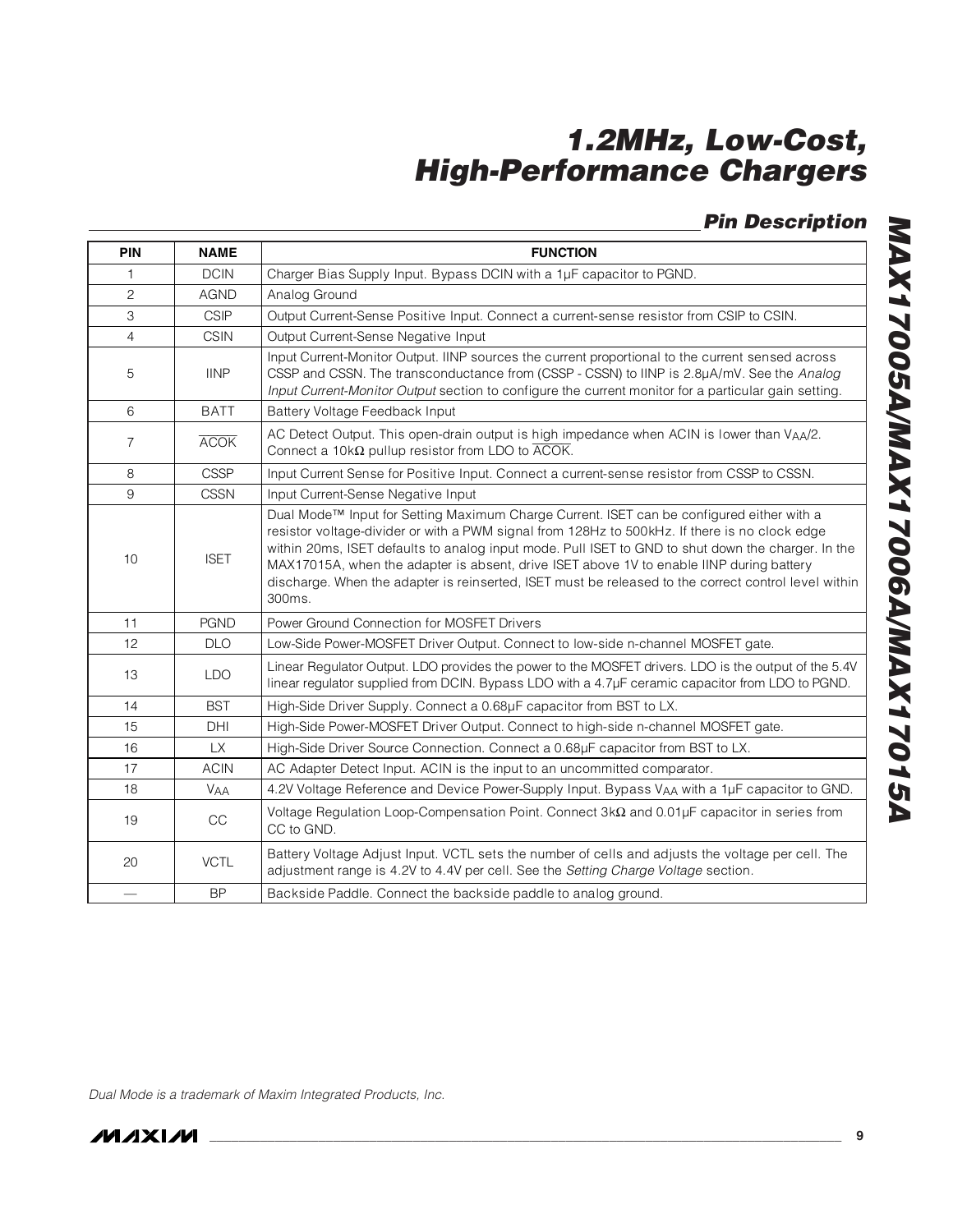



Figure 1. Typical Operating Circuit

## **Detailed Description**

The MAX17005A/MAX17006A/MAX17015A include all the functions necessary to charge Li+, NiMH, and NiCd batteries. An all n-channel synchronous-rectified stepdown DC-DC converter is used to implement a precision constant-current, constant-voltage charger. The charge current and input current-limit sense amplifiers have low-input offset errors (250μV typ), allowing the use of small-valued sense resistors.

The MAX17005A/MAX17006A/MAX17015A use a new thermally optimized high-frequency architecture. With this new architecture, the switching frequency is adjusted to control the power dissipation in the high-side MOSFET. Benefits of the new architecture include: reduced output capacitance and inductance, resulting in smaller printed-circuit board (PCB) area and lower cost.

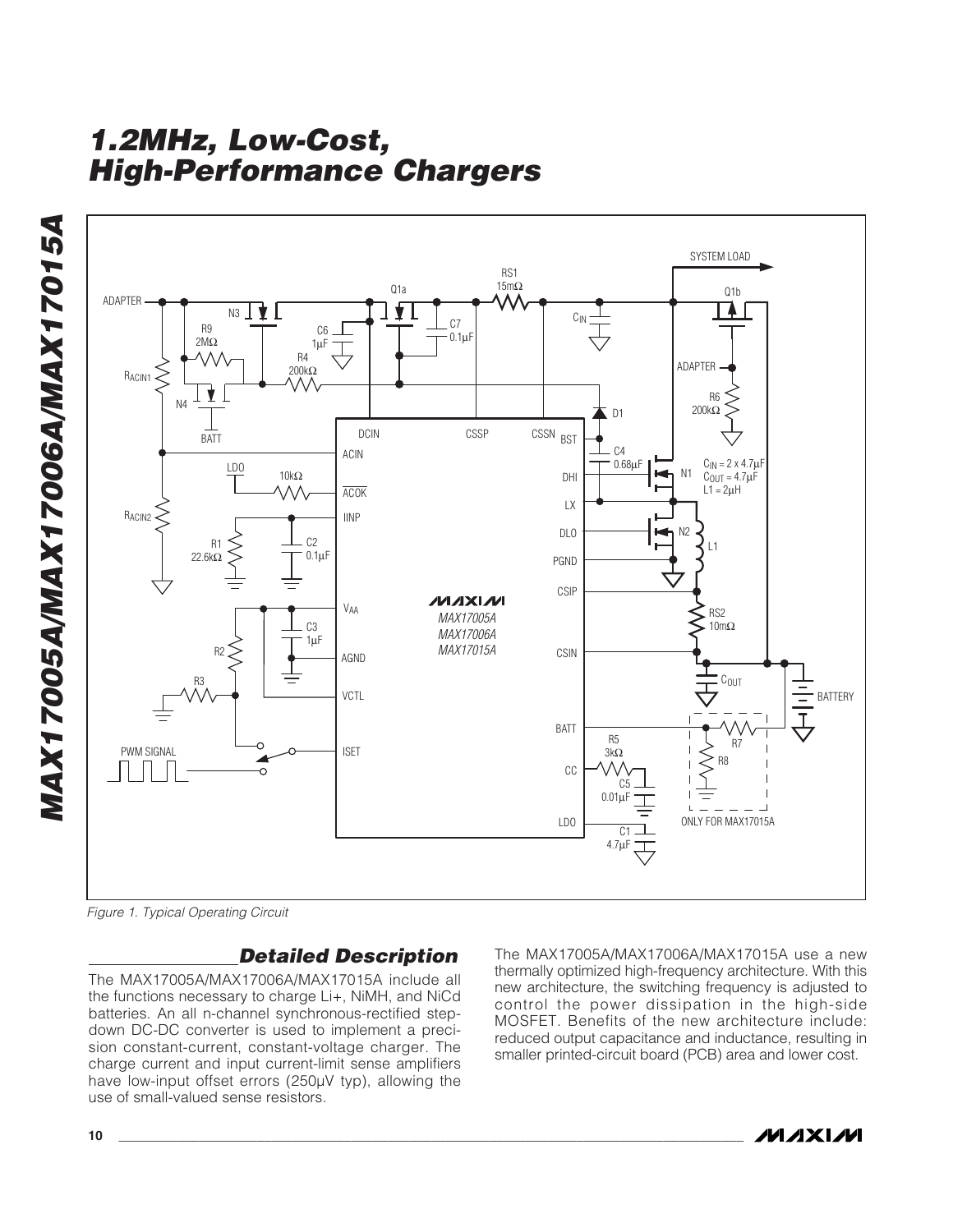

Figure 2. Functional Diagram

The MAX17005A/MAX17006A/MAX17015A feature a voltage-regulation loop (CCV) and two current-regulation loops (CCI and CCS). The loops operate independently of each other. The CCV voltage-regulation loop monitors BATT to ensure that its voltage never exceeds the voltage set by VCTL. The CCI battery charge current-regulation loop monitors current delivered to BATT to ensure that it never exceeds the current limit set by ISET. The charge current-regulation loop is in control as long as the battery voltage is below the set point. When the battery voltage reaches its set point, the voltage-

regulation loop takes control and maintains the battery voltage at the set point. A third loop (CCS) takes control and reduces the charge current when the adapter current exceeds the input current limit.

The MAX17005A/MAX17006A/MAX17015A have singlepoint compensation. The two current loops are internally compensated while the voltage loop is compensated with a series RC network at CC pin. See the CC Loop Compensation section for the resistor and capacitor selection. A functional diagram is shown in Figure 2.



**MAX17005A/MAX17006A/MAX17015A**

**NAX17005A/MAX17006A/MAX17015A**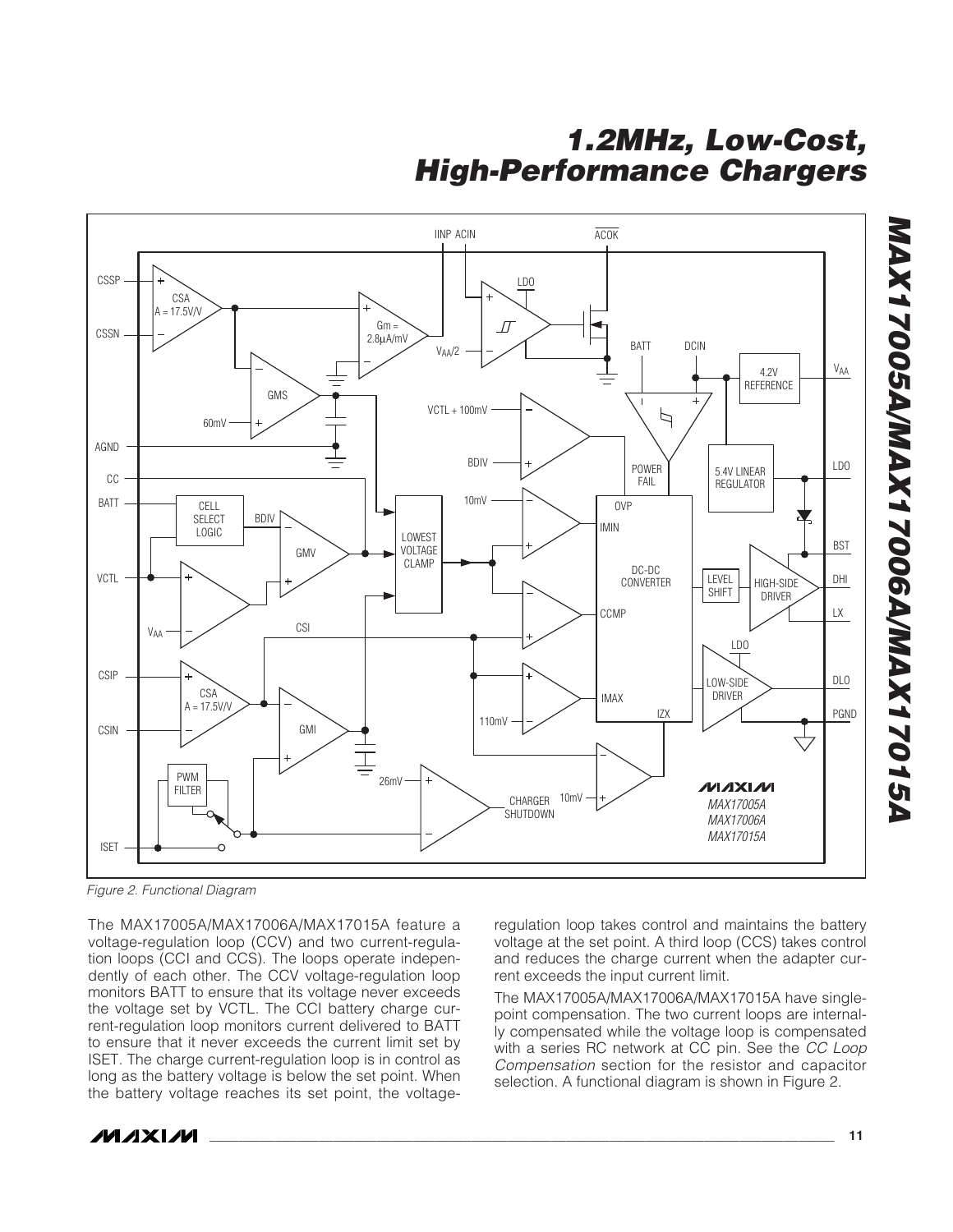### **Setting Charge Voltage**

The VCTL input adjusts the battery-output voltage, VBATT, and determines the number of cells. For 3- and 4-cell applications, use the MAX17005A; for 2- and 3-cell applications, use the MAX17006A. Use the MAX17015A to adjust the cell number and set the cell voltage with a resistive voltage-divider from the output. Based on the version of the part, the number of cells and the level of VCTL should be set as in Table 1:

### **Table 1. Cell Configuration**

| <b>VERSION</b> | <b>NO. OF CELLS</b> | <b>LEVEL</b>                    |
|----------------|---------------------|---------------------------------|
| MAX17005A      |                     | 2.4V < VCTL < 4.2V              |
| MAX17005A      |                     | 0 < VCTL < 1.8V                 |
| MAX17006A      |                     | 0 < VCTL < 1.8V                 |
| MAX17006A      |                     | 2.4V < VCTL < 4.2V              |
| MAX17015A      | Sets FB             | $VCTL = GND$ or $VCTL = V_{AA}$ |

The MAX17005A/MAX17006A support from 4.2V/cell to 4.4V/cell, whereas the MAX17015A supports minimum 2.1V. The maximum voltage is determined with the dropout performance of IC. When the required voltage falls outside the range available with the MAX17005A or MAX17006A, the MAX17015A should be used.

The charge-voltage regulation for the MAX17005A and MAX17006A is calculated with the following equations:

$$
V_{\text{CELL}} = 4.2V + \frac{4.2V - V_{\text{VCTL}}}{6}
$$

for 3-cell selection of MAX17005A and MAX17006A,  $4.2V > VCTL > 2.4V$ :

$$
V_{\text{CELL}} = 4.2V + \frac{V_{\text{VCTL}}}{6}
$$

for 2- or 4-cell selection of MAX17006A or MAX17005A, respectively, 0 < VCTL < 1.8V. Connect VCTL to GND or to VAA for default 4.2V/cell battery-voltage setting.

For the MAX17015A, connect VCTL to GND to set the FB regulation point to 2.1V. The charge-voltage regulation is calculated with the following equation:

$$
V_{CHG\_REG} = V_{FB\_SETPOINT} \times \frac{R8 + R7}{R8}
$$

There are two constraints in choosing R7 and R8. The resistors cannot be too small since they discharge the battery, and they cannot be too large because FB pin consumes less than 1μA of input bias current. Pick R8 to be approximately 10kΩ and then calculate R7.

FB regulation error  $(\pm 0.5\%$  max) and the tolerance of R7 and R8 both contribute to the error on the battery voltage. Use 0.1% feedback resistors for best accuracy.

#### **Setting Charge Current**

The voltage at ISET determines the voltage across current-sense resistor RS2. ISET can accept either analog or digital inputs. The full-scale differential voltage between CSIP and CSIN is 80mV (8A for RS2 =  $10 \text{m}\Omega$ ) for the analog input, and 60mV (6A for RS2 = 10mΩ) for the digital PWM input.

When the MAX17005A/MAX17006A/MAX17015A power up and the charger is ready, if there is no clock edge within 20ms, the circuit assumes ISET is an analog input, and disables the PWM filter block. To configure the charge current, force the voltage on ISET according to the following equation:

$$
I_{CHG} = \frac{240 \text{mV}}{\text{RS2}} \times \frac{V_{ISET}}{V_{AA}}
$$

The input range for ISET is from 0 to VAA/2. To shut down the charger, pull ISET below 26mV.

If there is a clock edge on ISET within 20ms, the PWM filter is enabled and ISET accepts digital PWM input. The PWM filter has a DAC with 8-bit resolution that corresponds to equivalent V<sub>CSIP-CSIN</sub> steps.



Figure 3. The MAX17015A Charge-Voltage Regulation Feedback **Network**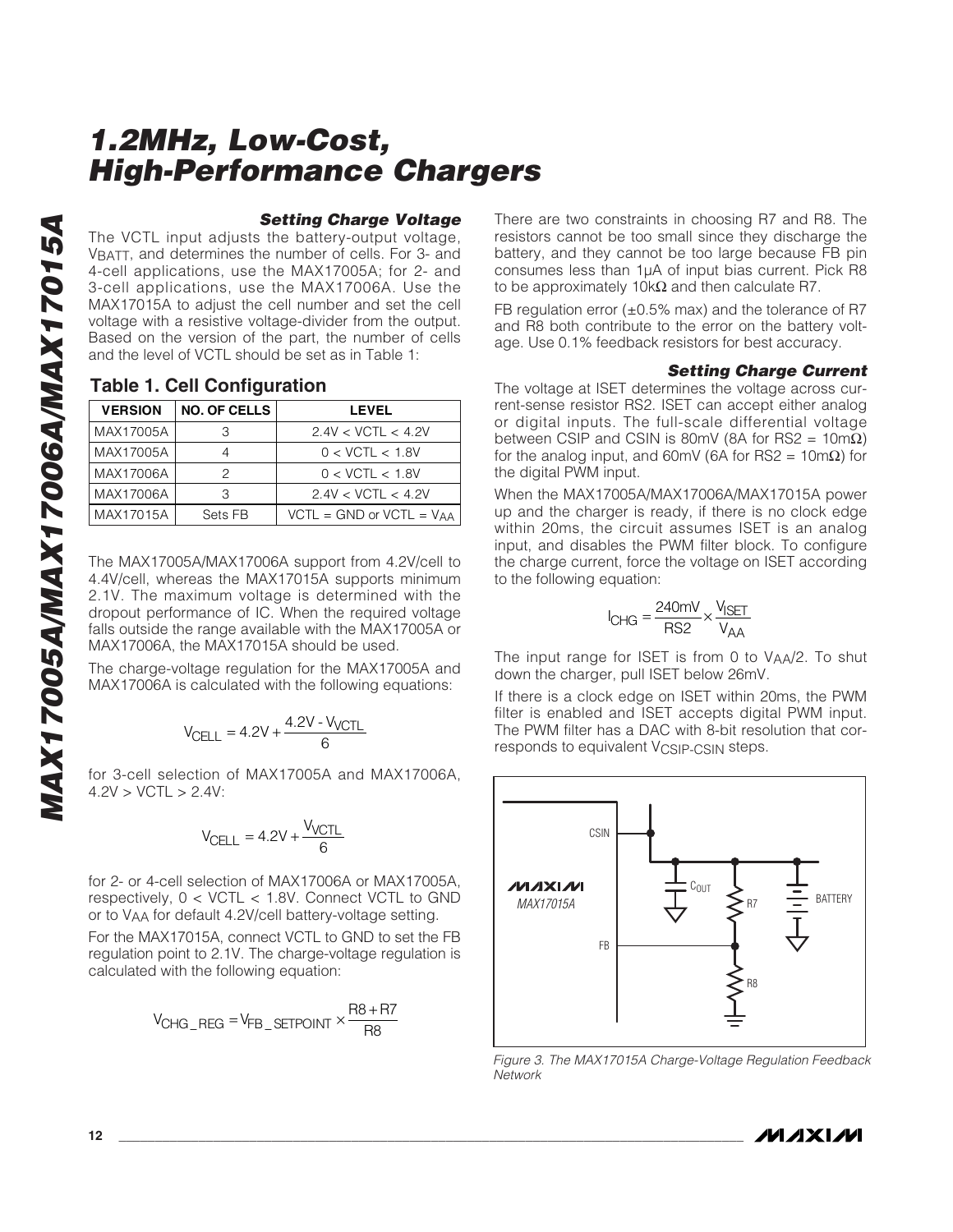The PWM filter accepts the digital signal with a frequency from 128Hz to 500kHz. Zero duty cycle shuts down the MAX17005A/MAX17006A/MAX17015A, and 99.5% duty cycle corresponds to full scale (60mV) across CSIP and CSIN.

Choose a current-sense resistor (RS2) to have a sufficient power-dissipation rating to handle the full-charge current. The current-sense voltage can be reduced to minimize the power-dissipation period. However, this can degrade accuracy due to the current-sense amplifier's input offset (0.25mV typ). See Typical Operating Characteristics to estimate the charge-current accuracy at various set points.

#### **Setting Input-Current Limit**

The total input current, from a wall adapter or other DC source, is the sum of the system supply current and the current required by the charger. When the input current exceeds the set input-current limit, the controller decreases the charge current to provide priority to system load current. System current normally fluctuates as portions of the system are powered up or down. The input-current-limit circuit reduces the power requirement of the AC wall adapter, which reduces adapter cost. As the system supply rises, the available charge current drops linearly to zero. Thereafter, the total input current can increase without limit.

The total input current is the sum of the device supply current, the charger input current, and the system load current. The total input current can be estimated as follows:

$$
I_{\text{INPUT}} = I_{\text{LOAD}} + \frac{I_{\text{CHARGE}} \times V_{\text{BATTERV}}}{V_{\text{IN}} \times \eta}
$$

where η is the efficiency of the DC-to-DC converter (typically 85% to 95%).

In the MAX17005A/MAX17006A/MAX17015A, the voltage across CSSP and CSSN is constant at 60mV. Choose the current-sense resistor, RS1, to set the input current limit. For example, for 4A input current limit, choose RS1 = 15mΩ. For the input current-limit settings, which cannot be achievable with standard sense resistor values, use a resistive voltage-divider between CSSP and CSSN to tune the setting (Figure 4).

$$
I_{\text{INPUT\_LIMIT}} = \frac{60 \text{mV}}{\text{RS1}} \times (1 + \frac{\text{Rb}}{\text{Ra}})
$$

To minimize power dissipation, first choose RS1 according to the closest available value. For convenience, choose Ra = 6kΩ and calculate Rb from the above equation.

Choose a current-sense resistor (RS1) to have a sufficient power rating to handle the full system current. The current-sense resistor can be reduced to improve efficiency, but this degrades accuracy due to the currentsense amplifier's input offset (0.15mV typ). See Typical Operating Characteristics to estimate the input currentlimit accuracy at various set points.

### **Automatic Power-Source Selection**

The MAX17005A/MAX17006A/MAX17015A use an external charge pump to drive the gate of an n-channel adapter selection switch (N3 and Q1a). In Figure 1, when the adapter is present, BST is biased 5V above VADAPTER so that N3 and Q1a are on, and Q1b is off. As long as the adapter is present, even though the charger is off, the power stage forces a refresh pulse to the BST charge pump every 5ms.

When the adapter voltage is removed, the charger stops generating BST refresh pulses and N4 forces N2 off, Q1b turns on and supplies power to the system from the battery.

In Figure 1, D1 must have low forward-voltage drop and low reverse-leakage current to ensure sufficient gate drive at N3 and Q1a. A 100mA, low reverse-leakage Schottky diode is the right choice.

### **Analog Input Current-Monitor Output**

Use IINP to monitor the system-input current, which is sensed across CSSP and CSSN. The voltage at IINP is proportional to the input current:

$$
I_{\text{INPUT}} = \frac{V_{\text{IINP}}}{\text{RS1} \times \text{G}_{\text{IINP}} \times \text{R}_{\text{IINP}}}
$$

where IINPUT is the DC current supplied by the AC adapter, GIINP is the transconductance of the sense amplifier (2.8mA/V typ), and RIINP is the resistor connected between IINP and ground. Typically, IINP has a 0 to 3.5V output-voltage range. Leave IINP unconnected when not used.



Figure 4. Input Current-Limit Fine-Tuning

/VI /I X I /VI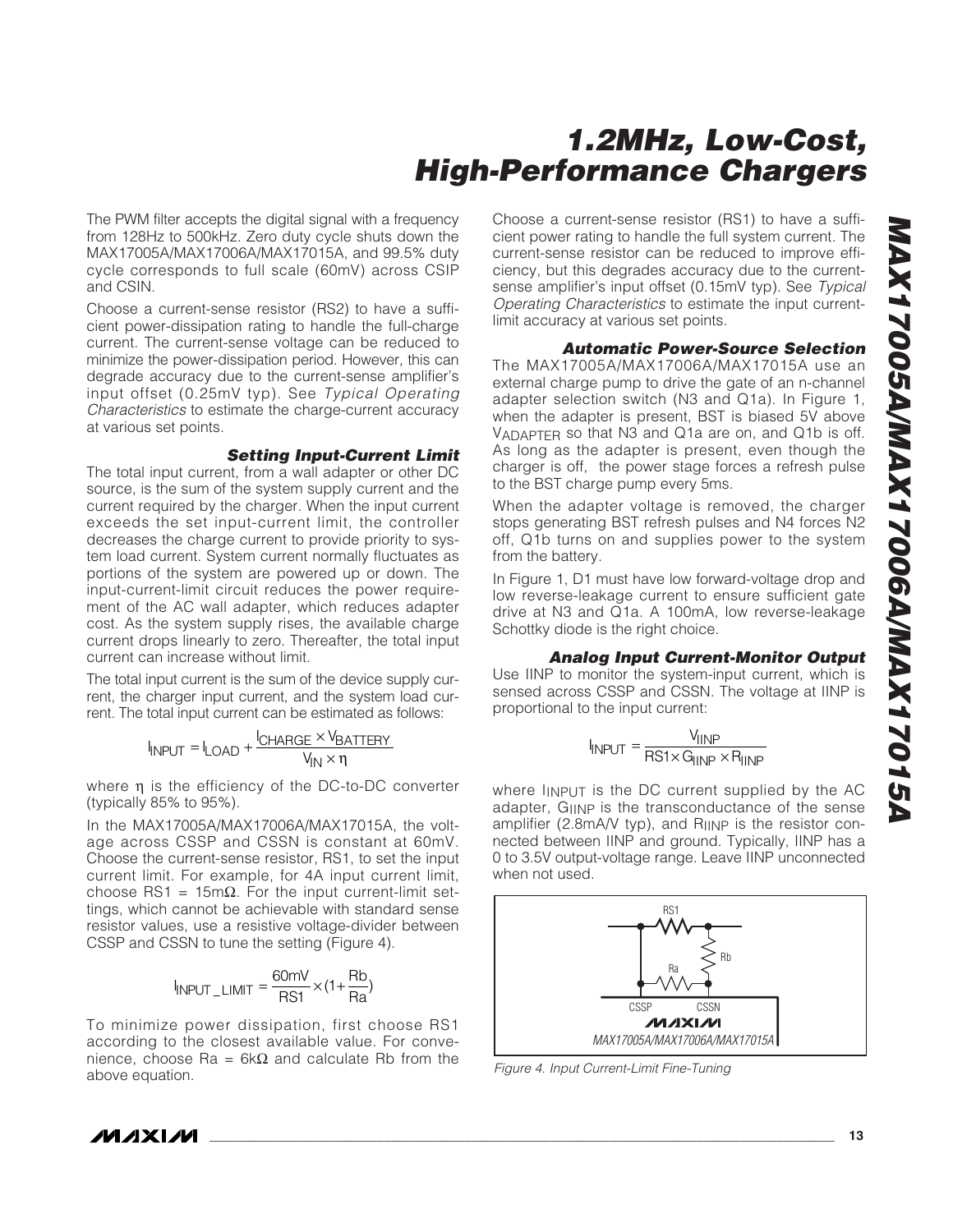

Figure 5. Current-Monitoring Design Battery Discharge

IINP can also be used to monitor battery discharge current (see Figure 5). In the MAX17015A, when the adapter is absent, drive ISET above 1V to enable IINP during battery discharge. When the adapter is reinserted, ISET must be released to the correct control level within 300ms.

### **AC Adapter Detection**

The MAX17005A/MAX17006A/MAX17015A include a hysteretic comparator that detects the presence of an AC power adapter. When ACIN is lower than 2.1V, the open-drain ACOK output becomes high impedance. Connect a 10k $\Omega$  pullup resistance between LDO and ACOK. Use a resistive voltage-divider from the adapter's output to the ACIN pin to set the appropriate detection threshold. Select the resistive voltage-divider so that the voltage on ACIN does not to exceed its absolute maximum rating (6V).

### **LDO Regulator and VAA**

An integrated low-dropout (LDO) linear regulator provides a 5.4V supply derived from DCIN, and delivers over 40mA of load current. Do not use the LDO to external loads greater than 10mA. The LDO powers the gate drivers of the n-channel MOSFETs. See the MOSFET Drivers section. Bypass LDO to PGND with a 4.7μF ceramic capacitor. VAA is 4.2V reference supplied by DCIN. VAA biases most of the control circuitry, and should be bypassed to GND with a 1μF or greater ceramic capacitor.

### **Operating Conditions**

The MAX17005A/MAX17006A/MAX17015A have the following operating states:

- **Adapter Present:** When DCIN is greater than 8.7V, the controller detects the adapter. In this condition, both the LDO and VAA turn on and battery charging is allowed:
	- a) **Charging:** The total MAX17005A/MAX17006A/ MAX17015A quiescent current when charging is 3mA (max) plus the current required to drive the MOSFETs.
	- b) **Not Charging:** To disable charging drive ISET below 26mV. When the adapter is present and charging is disabled, the total adapter quiescent current is less than 1.5mA and the total battery quiescent current is less than 60μA. The charge pump still operates.
- Adapter Absent (Power Fail): When V<sub>DCIN</sub> is less than VCSIN + 120mV, the DC-DC converter is in dropout. The charger detects the dropout condition and shuts down.

The MAX17005A/MAX17006A/MAX17015A allow charging under the following conditions:

- $DCIN > 7.5V$ ,  $LDO > 4V$ ,  $V_{AA} > 3.1V$
- $VDCIN > VCSIN + 420mV (300mV falling hysteresis)$
- VISET > 45mV or PWM detected

### **\_\_\_\_\_\_\_\_\_\_\_\_\_\_\_\_\_\_\_\_DC-DC Converter**

The MAX17005A/MAX17006A/MAX17015A employ a synchronous step-down DC-DC converter with an nchannel high-side MOSFET switch and an n-channel low-side synchronous rectifier. The charger features a controlled inductor current-ripple architecture, currentmode control scheme with cycle-by-cycle current limit. The controller's off-time (tOFF) is adjusted to keep the high-side MOSFET junction temperature constant. In this way, the controller switches faster when the highside MOSFET has available thermal capacity. This allows the inductor current ripple and the output-voltage ripple to decrease so that smaller and cheaper components can be used. The controller can also operate in discontinuous conduction mode for improved light-load efficiency.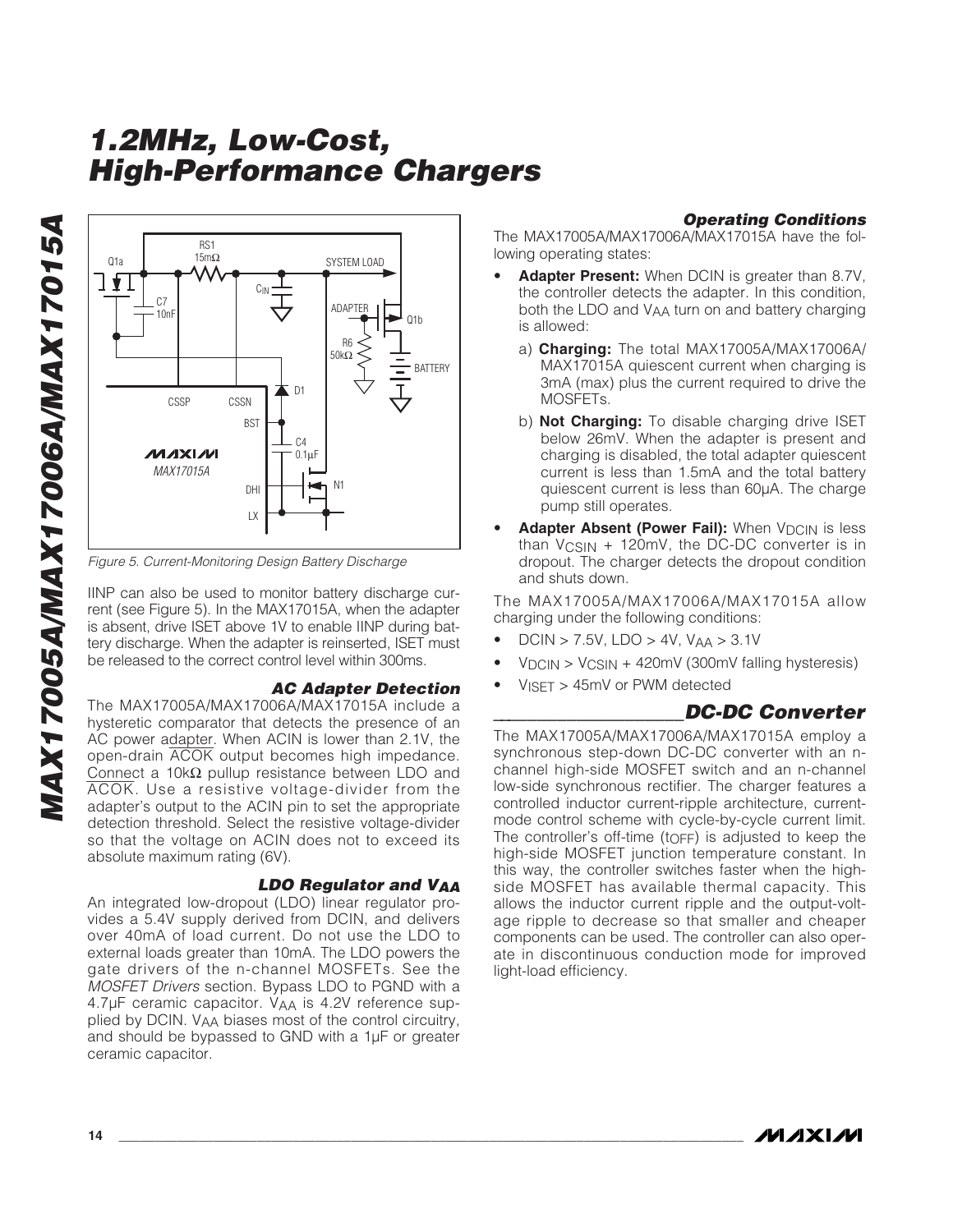

Figure 6. DC-DC Converter Functional Diagram

The operation of the DC-to-DC controller is determined by the following five comparators as shown in the functional diagram in Figures 2 and 6:

- The IMIN comparator triggers a pulse in discontinuous mode when the accumulated error is too high. IMIN compares the control signal (LVC) against 10mV (referred at V<sub>CSIP</sub> - V<sub>CSIN</sub>). When LVC is less than this threshold, DHI and DLO are both forced low. Indirectly, IMIN sets the peak inductor current in discontinuous mode.
- The CCMP comparator is used for current-mode regulation in continuous-conduction mode. CCMP compares LVC against the inductor current. The high-side MOSFET on-time is terminated when the CSI voltage is higher than LVC.
- The IMAX comparator provides a secondary cycleby-cycle current limit. IMAX compares CSI to 110mV (corresponding to 11A when RS2 = 10m $\Omega$ ).

The high-side MOSFET on-time is terminated when the current-sense signal exceeds 11A. A new cycle cannot start until the IMAX comparator's output goes low.

- The ZCMP comparator provides zero-crossing detection during discontinuous conduction. ZCMP compares the current-sense feedback signal to 1A (RS2  $= 10$ mΩ). When the inductor current is lower than the 1A threshold, the comparator output is high, and DLO is turned off.
- The OVP comparator is used to prevent overvoltage at the output due to battery removal. OVP compares BATT against the VCTL. When BATT is 100mV/cell above the set value, the OVP comparator output goes high, and the high-side MOSFET on-time is terminated. DHI and DLO remain off until the OVP condition is removed.



**MAX17005A/MAX17006A/MAX17015A**

**MAX17005A/MAX17006A/MAX17015A**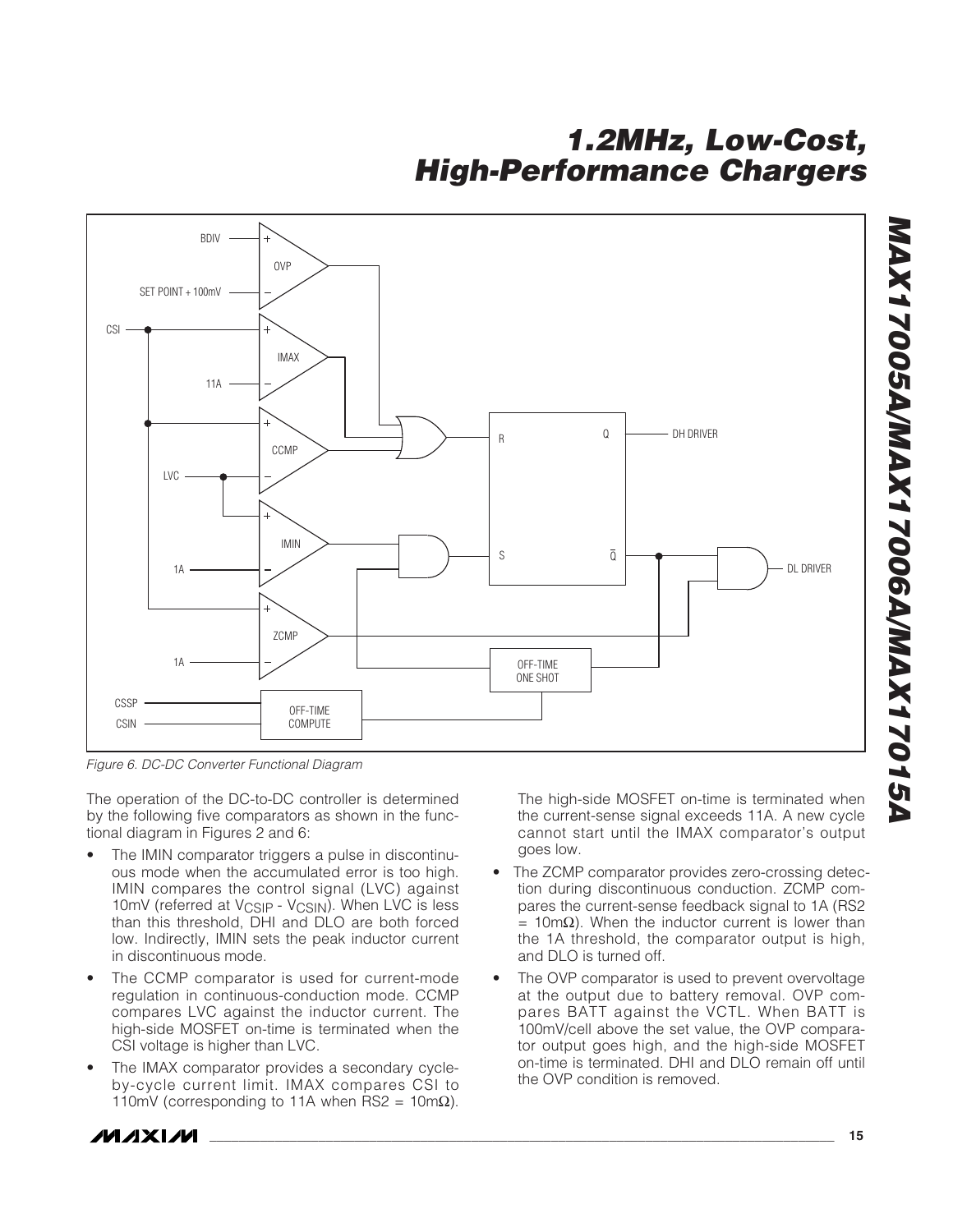**CC, CCI, CCS, and LVC Control Blocks** The MAX17005A/MAX17006A/MAX17015A control input current (CCS control loop), charge current (CCI control loop), or charge voltage (CC control loop), depending on the operating condition. The three control loops, CC, CCI, and CCS are brought together internally at the lowest voltage clamp (LVC) amplifier. The output of the LVC amplifier is the feedback control signal for the DC-DC controller. The minimum voltage at the CC, CCI, or CCS appears at the output of the LVC amplifier and clamps the other control loops to within 0.3V above the control point. Clamping the other two control loops close to the lowest control loop ensures fast transition with minimal overshoot when switching between different control loops (see the Compensation section). The CCS and CCI loops are compensated internally, and the CC loop is compensated externally.

### **Continuous-Conduction Mode**

With sufficiently large charge current, the MAX17005A/ MAX17006A/MAX17015s' inductor current never crosses zero, which is defined as continuous-conduction mode. The controller starts a new cycle by turning on the high-side MOSFET and turning off the low-side MOSFET. When the charge-current feedback signal (CSI) is greater than the control point (LVC), the CCMP comparator output goes high and the controller initiates the off-time by turning off the high-side MOSFET and turning on the low-side MOSFET. The operating frequency is governed by the off-time and is dependent upon V<sub>CSIN</sub> and V<sub>DCIN</sub>.

The on-time can be determined using the following equation:

$$
t_{ON} = \frac{L \times I_{RIPPLE}}{V_{DCIN} \cdot V_{BATT}}
$$

where:

$$
I_{RIPPLE} = \frac{V_{BATT} \times t_{OFF}}{L}
$$

The switching frequency can then be calculated:

$$
f_{SW} = \frac{1}{t_{ON} + t_{OFF}}
$$

At the end of the computed off-time, the controller initiates a new cycle if the control point (LVC) is greater than 10mV (V<sub>CSIP</sub> - V<sub>CSIN</sub> referred), and the charge current is less than the cycle-by-cycle current limit. Restated another way, IMIN must be high, IMAX must be low, and OVP must be low for the controller to initiate a new cycle. If the peak inductor current exceeds IMAX comparator threshold or the output voltage exceeds the OVP threshold, then the on-time is terminated. The cycle-by-cycle current limit effectively protects against overcurrent and short-circuit faults.

If during the off-time the inductor current goes to zero, the ZCMP comparator output pulls high, turning off the low-side MOSFET. Both the high- and low-side MOSFETs are turned off until another cycle is ready to begin. ZCOMP causes the MAX17005A/MAX17006A/ MAX17015A to enter into the discontinuous conduction mode (see the Discontinuous Conduction section).

#### **Discontinuous Conduction**

The MAX17005A/MAX17006A/MAX17015A can also operate in discontinuous conduction mode to ensure that the inductor current is always positive. The MAX17005A/ MAX17006A/MAX17015A enter discontinuous conduction mode when the output of the LVC control point falls below 10mV (referred at V<sub>CSIP</sub> - V<sub>CSIN</sub>). For RS2 = 10mΩ, this corresponds to a peak inductor current of 1A.

In discontinuous mode, a new cycle is not started until the LVC voltage rises above IMIN. Discontinuous mode operation can occur during conditioning charge of overdischarged battery packs, when the charge current has been reduced sufficiently by the CCS control loop, or when the charger is in constant-voltage mode with a nearly full battery pack.

### **Compensation**

The charge voltage, charge current, and input currentlimit regulation loops are compensated separately. The charge current and input current-limit loops, CCI and CCS, are compensated internally, whereas the charge voltage loop is compensated externally at CC.

**MAXIM**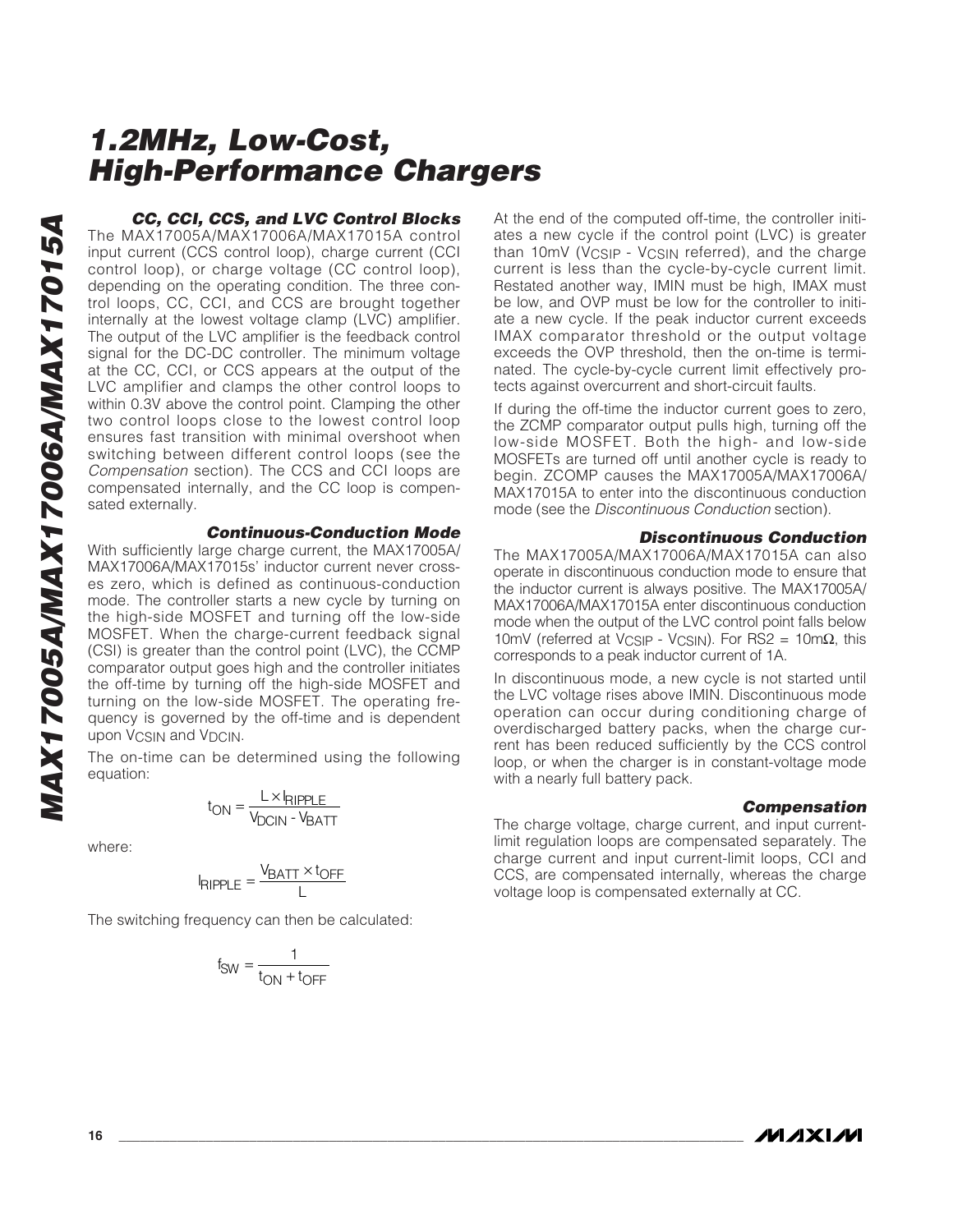#### **CC Loop Compensation**

The simplified schematic in Figure 7 is sufficient to describe the operation of the controller's voltage loop, CC. The required compensation network is a pole-zero pair formed with C<sub>CC</sub> and R<sub>CC</sub>. The zero is necessary to compensate the pole formed by the output capacitor and the load. RESR is the equivalent series resistance (ESR) of the charger output capacitor  $(C_{\OmegaUT})$ . R<sub>L</sub> is the equivalent charger output load, where  $R_L = \Delta V_{\text{BATT}}/R$ ΔICHG. The equivalent output impedance of the GMV amplifier, R<sub>OGMV</sub>, is greater than 10MΩ. The voltageamplifier transconductance,  $GMV = 0.125\mu A/mV$ . The DC-DC converter transconductance is dependent upon charge current-sense resistor RS2:



Figure 7. CC Loop Diagram

### **Table 2. CC Loop Poles and Zeros**

 $GM_{\text{OUT}} = \frac{1}{\Delta \text{CN}}$  $ACSI \times RS2$ 

where Acs<sub>I</sub> = 20, and RS2 = 10mΩ in the typical application circuits, so  $GM<sub>OUT</sub> =  $5A/V$ .$ 

The loop transfer function is given by:

$$
LTF = GM_{OUT} \times R_{L} \times GMV \times R_{OGMV}
$$
  
 
$$
\times \frac{(1 + sC_{OUT} \times R_{ESR})(1 + sC_{CC} \times R_{CC})}{(1 + sC_{CC} \times R_{OGMV})(1 + sC_{OUT} \times R_{L})}
$$

The poles and zeros of the voltage-loop transfer function are listed from lowest frequency to highest frequency in Table 2.

Near crossover, C<sub>CC</sub> is much lower impedance than ROGMV. Since C<sub>CC</sub> is in parallel with ROGMV, C<sub>CC</sub> dominates the parallel impedance near crossover. Additionally, Rcc is much higher impedance than C<sub>CC</sub> and dominates the series combination of R<sub>CC</sub> and C<sub>CC</sub>, so:

$$
\frac{R_{OGMV} \times (1 + sC_{CC} \times R_{CC})}{(1 + sC_{CC} \times R_{OGMV})} \cong R_{CC}
$$

COUT is also much lower impedance than RL near crossover so the parallel impedance is mostly capacitive and:

$$
\frac{R_L}{(1+sC_{\text{OUT}} \times R_L)} \approx \frac{1}{sC_{\text{OUT}}}
$$

| <b>NAME</b>     | <b>EQUATION</b>                                                                                 | <b>DESCRIPTION</b>                                                                                                                                                                                                                                                                                               |
|-----------------|-------------------------------------------------------------------------------------------------|------------------------------------------------------------------------------------------------------------------------------------------------------------------------------------------------------------------------------------------------------------------------------------------------------------------|
| <b>CCV Pole</b> | $\mathbb{P}_{\text{-CV}} = \frac{}{2\pi R_{\text{OGMV}} \times C_{\text{CC}}}$                  | Lowest frequency pole created by C <sub>CV</sub> and GMV's finite output resistance.                                                                                                                                                                                                                             |
| CCV Zero        | $f_{Z-CV} = \frac{1}{2\pi R_{CC} \times C_{CC}}$                                                | Voltage-loop compensation zero. If this zero is at the same frequency or lower<br>than output pole fp OUT, the loop-transfer function approximates a single-pole<br>response near the crossover frequency. Choose Ccy to place this zero at<br>least one decade below crossover to ensure adequate phase margin. |
| Output<br>Pole  | $\mathsf{p}_{\text{-OUT}} = \frac{1}{2\pi\mathsf{R}_{\text{I}} \times \mathsf{C}_{\text{OUT}}}$ | Output pole formed with the effective load resistance $R_{\parallel}$ and the output<br>capacitance COUT. RL influences the DC gain but does not affect the stability<br>of the system or the crossover frequency.                                                                                               |
| Output<br>Zero  | $f_{Z\_OUT} = \frac{1}{2\pi R_{FSR} \times C_{OUT}}$                                            | Output ESR Zero. This zero can keep the loop from crossing unity gain if<br>fz OUT is less than the desired crossover frequency; therefore, choose a<br>capacitor with an ESR zero greater than the crossover frequency.                                                                                         |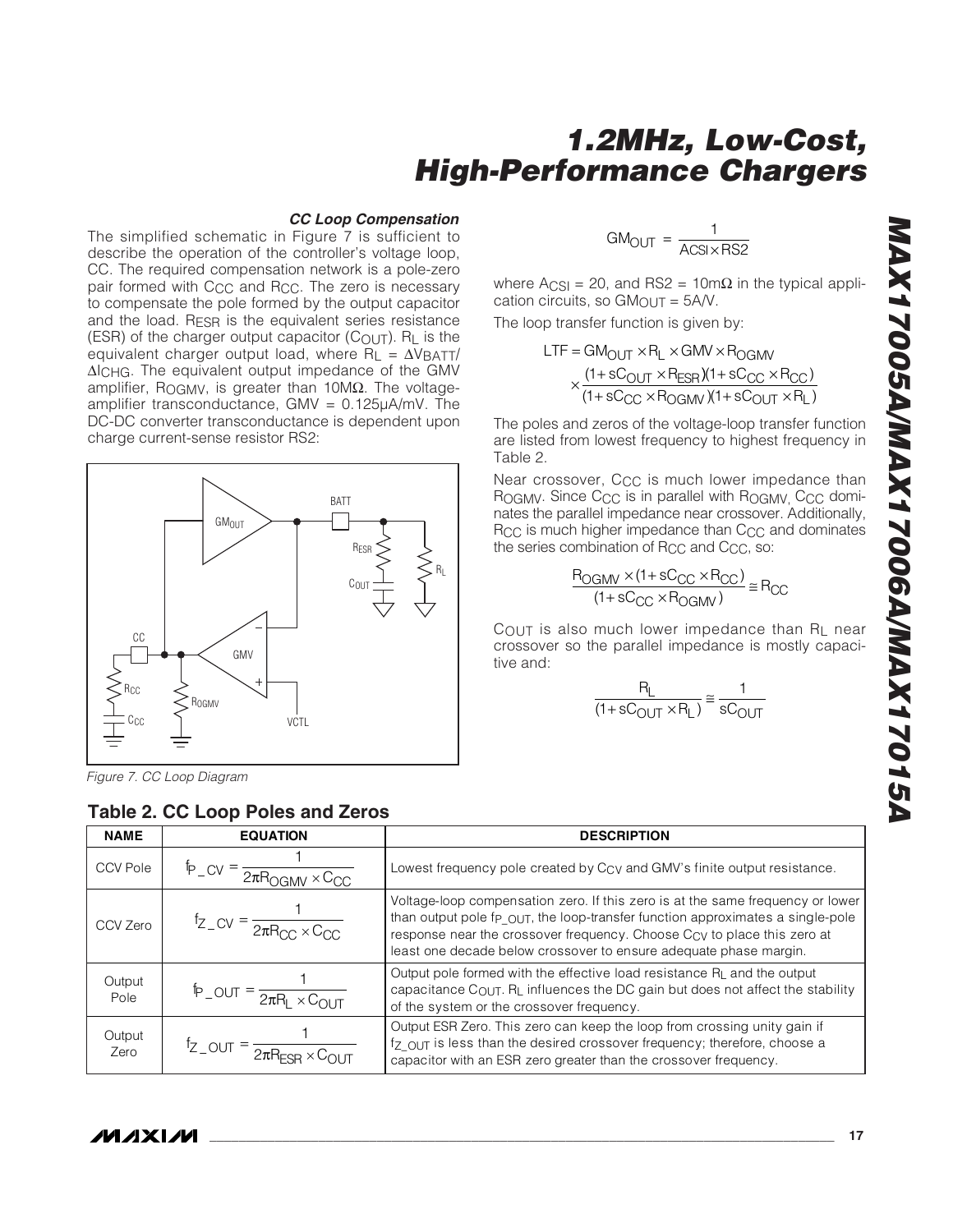If RESR is small enough, its associated output zero has a negligible effect near crossover and the loop-transferfunction can be simplified as follows:

$$
LTF = GM_{OUT} \times \frac{R_{CC}}{sC_{OUT}} G_{MV}
$$

Setting  $LTF = 1$  to solve for the unity-gain frequency yields:

$$
f_{\text{CO\_CV}} = \text{GM}_{\text{OUT}} \times \text{G}_{\text{MW}} \times \frac{\text{R}_{\text{CC}}}{2\pi \times \text{C}_{\text{OUT}}}
$$

For stability, choose a crossover frequency lower than 1/10 the switching frequency (fosc). For example, choose a crossover frequency of 50kHz and solve for RCC using the component values listed in Figure 1 to yield  $R_{CC} = 3kΩ$ :

$$
R_{CC} = \frac{2\pi \times C_{OUT} \times f_{CO\_CV}}{GMV \times GM_{OUT}} \cong 3k\Omega
$$

 $GMV = 0.125<sub>u</sub>A/mV$ 

 $GM$ <sub>OUT</sub> =  $5A/V$ 

 $C_{\text{OUT}} = 4.7 \mu F$ 

 $f<sub>OSC</sub> = 600kHz$ 

 $R<sub>L</sub> = 0.2Ω$ 

fco $cv = 50$ kHz

To ensure that the compensation zero adequately cancels the output pole, select  $f_Z$   $CV \leq fp$   $OUT$ :

 $C_{CC} \geq (R_L/R_{CC}) \times C_{OUT}$ 

 $C_{CC} \geq 300pF$  (assuming 2 cells and 2A maximum charge current).



Figure 8. CC Loop Response

Figure 8 shows the Bode plot of the voltage-loopfrequency response using the values calculated above.

#### **MOSFET Drivers**

The DHI and DLO outputs are optimized for driving moderate-sized power MOSFETs. The MOSFET drive capability is the same for both the low-side and highsides switches. This is consistent with the variable duty factor that occurs in the notebook computer environment where the battery voltage changes over a wide range. There must be a low-resistance, low-inductance path from the DLO driver to the MOSFET gate to prevent shoot-through. Otherwise, the sense circuitry in the MAX17005A/MAX17006A interpret the MOSFET gate as "off" while there is still charge left on the gate. Use very short, wide traces measuring 10 to 20 squares or fewer (1.25mm to 2.5mm wide if the MOSFET is 25mm from the device). Unlike the DLO output, the DHI output uses a 50ns (typ) delay time to prevent the low-side MOSFET from turning on until DHI is fully off. The same considerations should be used for routing the DHI signal to the high-side MOSFET.

The high-side driver (DHI) swings from LX to 5V above LX (BST) and has a typical impedance of 1.5 $\Omega$  sourcing and  $0.8Ω$  sinking. The strong high-side MOSFET driver eliminates most of the power dissipation due to switching losses. The low-side driver (DLO) swings from LDO to ground and has a typical impedance of  $3\Omega$  sinking and  $3Ω$  sourcing. This helps prevent DLO from being pulled up when the high-side switch turns on due to capacitive coupling from the drain to the gate of the low-side MOSFET. This places some restrictions on the MOSFETs that can be used. Using a low-side MOSFET with smaller gate-to-drain capacitance can prevent these problems.

### **Design Procedure**

### **MOSFET Selection**

Choose the n-channel MOSFETs according to the maximum required charge current. The MOSFETs must be able to dissipate the resistive losses plus the switching losses at both V<sub>DCIN(MIN)</sub> and V<sub>DCIN(MAX)</sub>.

For the high-side MOSFET, the worst-case resistive power losses occur at the maximum battery voltage and minimum supply voltage:

$$
PD_{\text{COND}}(\text{High Side}) = \frac{V_{\text{BATT}(MAX)}}{V_{\text{DCIN}(MIN)}} \times I_{\text{CHG}}^2 \times P_{\text{DS}(\text{ON})}
$$

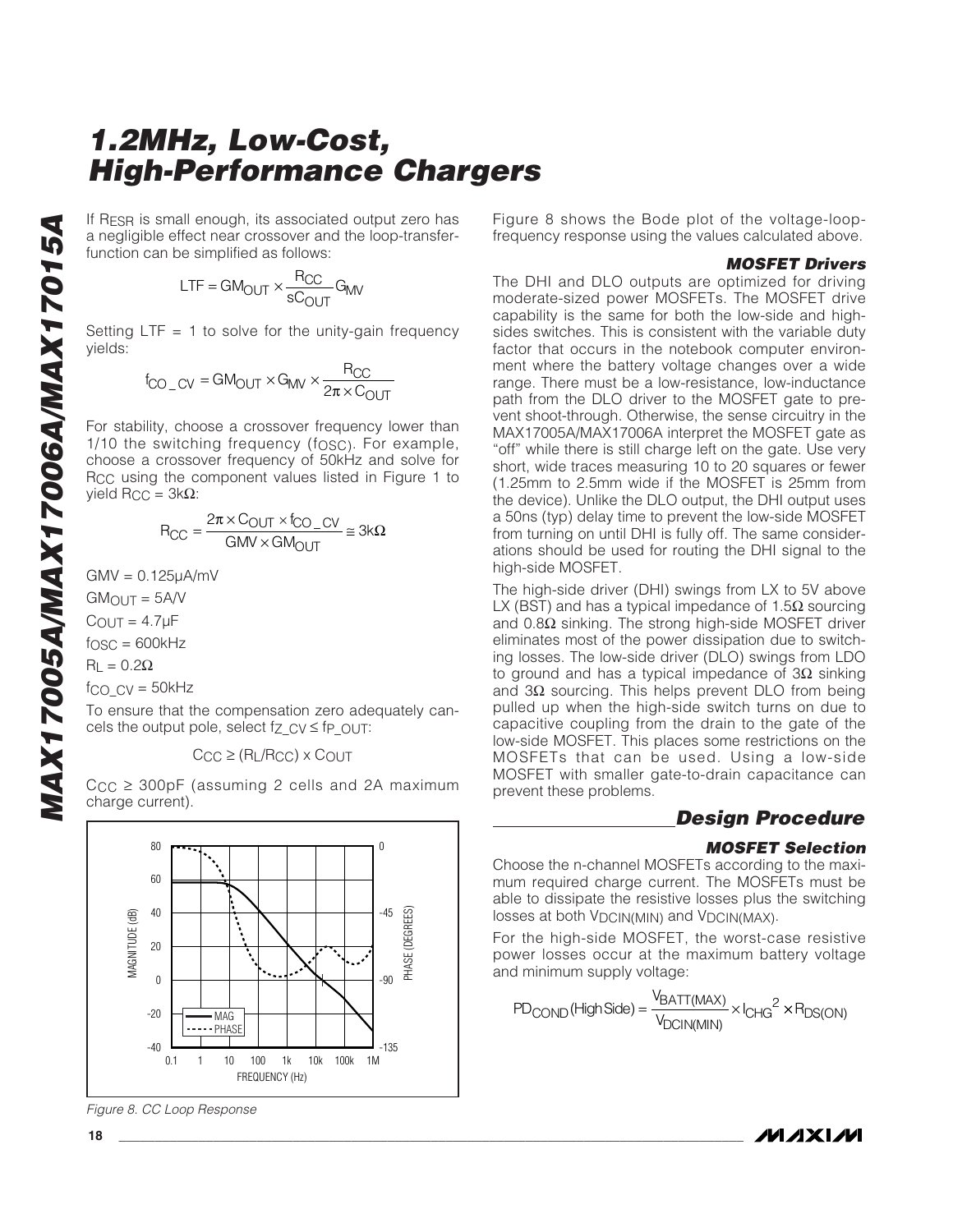Generally, a low gate charge high-side MOSFET is preferred to minimize switching losses. However, the RDS(ON) required to stay within package power dissipation often limits how small the MOSFET can be. The optimum occurs when the switching losses equal the conduction losses. High-side switching losses do not usually become an issue until the input is greater than approximately 15V. Calculating the power dissipation in N1 due to switching losses is difficult since it must allow for difficult quantifying factors that influence the turn-on and turn-off times. These factors include the internal gate resistance, gate charge, threshold voltage, source inductance, and PCB layout characteristics. The following switching-loss calculation provides only a very rough estimate and is no substitute for breadboard evaluation, preferably including a verification using a thermocouple mounted on N1:

$$
PD_{SW}(HS) = \frac{1}{2} \times t_{TRANS} \times V_{CSSP} \times I_{CHG} \times t_{SW}
$$

where traans is the drivers transition time and can be calculated as follows:

$$
t_{\text{TRANS}} = \left(\frac{1}{l_{\text{GSRC}}} + \frac{1}{l_{\text{GSNK}}} \right) \times (Q_{\text{GD}} + Q_{\text{GS}})
$$

IGSRC and IGSNK are the peak gate-drive source/sink current (3Ω sourcing and 0.8Ω sinking, typically). The MAX17005A/MAX17006A/MAX17015A control the switching frequency as shown in the Typical Operating Characteristics.

The following is the power dissipated due to high-side n-channel MOSFET's output capacitance (CRSS):

$$
PD_{CRSS}(HS) \approx \frac{V^2_{CSSP} \times C_{RSS} \times f_{SW}}{2}
$$

The following high-side MOSFET's loss is due to the reverse-recovery charge of the low-side MOSFET's body diode:

$$
PD_{QRR}(HS) = \frac{Q_{RR2} \times V_{CSSP} \times f_{SW}}{2}
$$

Ignore PDQRR(HS) if a Schottky diode is used parallel to a low-side MOSFET.

The total high-side MOSFET power dissipation is:

$$
\begin{aligned} \mathsf{PD_{TOTAL}(HS)} &\approx \mathsf{PD_{COND}}(\mathsf{HS}) + \mathsf{PD_{SW}}(\mathsf{HS}) \\ & + \mathsf{PD_{CRSS}}(\mathsf{HS}) + \mathsf{PD_{QRR}}(\mathsf{HS}) \end{aligned}
$$

Switching losses in the high-side MOSFET can become an insidious heat problem when maximum AC adapter voltages are applied. If the high-side MOSFET chosen for adequate RDS(ON) at low-battery voltages becomes hot when biased from V<sub>DCIN(MAX)</sub>, consider choosing another MOSFET with lower parasitic capacitance.

For the low-side MOSFET (N2), the worst-case power dissipation always occurs at maximum input voltage:

$$
PD_{COND}(LS) = \left(1 - \frac{V_{BATT(MIN)}}{V_{CSSP(MAX)}}\right) \times I_{CHG}^{2} \times P_{DS(ON)}
$$

The following additional loss occurs in the low-side MOSFET due to the body diode conduction losses:

$$
PD_{BDY}(LS) = 0.05 \times I_{PEAK} \times 0.4V
$$

The total power low-side MOSFET dissipation is:

 $PD$  TOTAL (LS)  $\approx$  PD<sub>COND</sub> (LS) + PD<sub>BDY</sub> (LS)

These calculations provide an estimate and are not a substitute for breadboard evaluation, preferably including a verification using a thermocouple mounted on the MOSFET.

#### **Inductor Selection**

The selection of the inductor has multiple trade-offs between efficiency, transient response, size, and cost. Small inductance is cheap and small, and has a better transient response due to higher slew rate; however, the efficiency is lower because of higher RMS current. High inductance results in lower ripple so that the need of the output capacitors for output-voltage ripple goes low.

The MAX17005A/MAX17006A/MAX17015A combine all the inductor trade-offs in an optimum way by controlling switching frequency. High-frequency operation permits the use of a smaller and cheaper inductor, and consequently results in smaller output ripple and better transient response.

The charge current, ripple, and operating frequency (off-time) determine the inductor characteristics. For optimum efficiency, choose the inductance according to the following equation:

$$
L = \frac{k \times V_{IN}^2}{4 \times I_{CHG} \times LIR_{MAX}}
$$

where  $k = 35$ ns/V.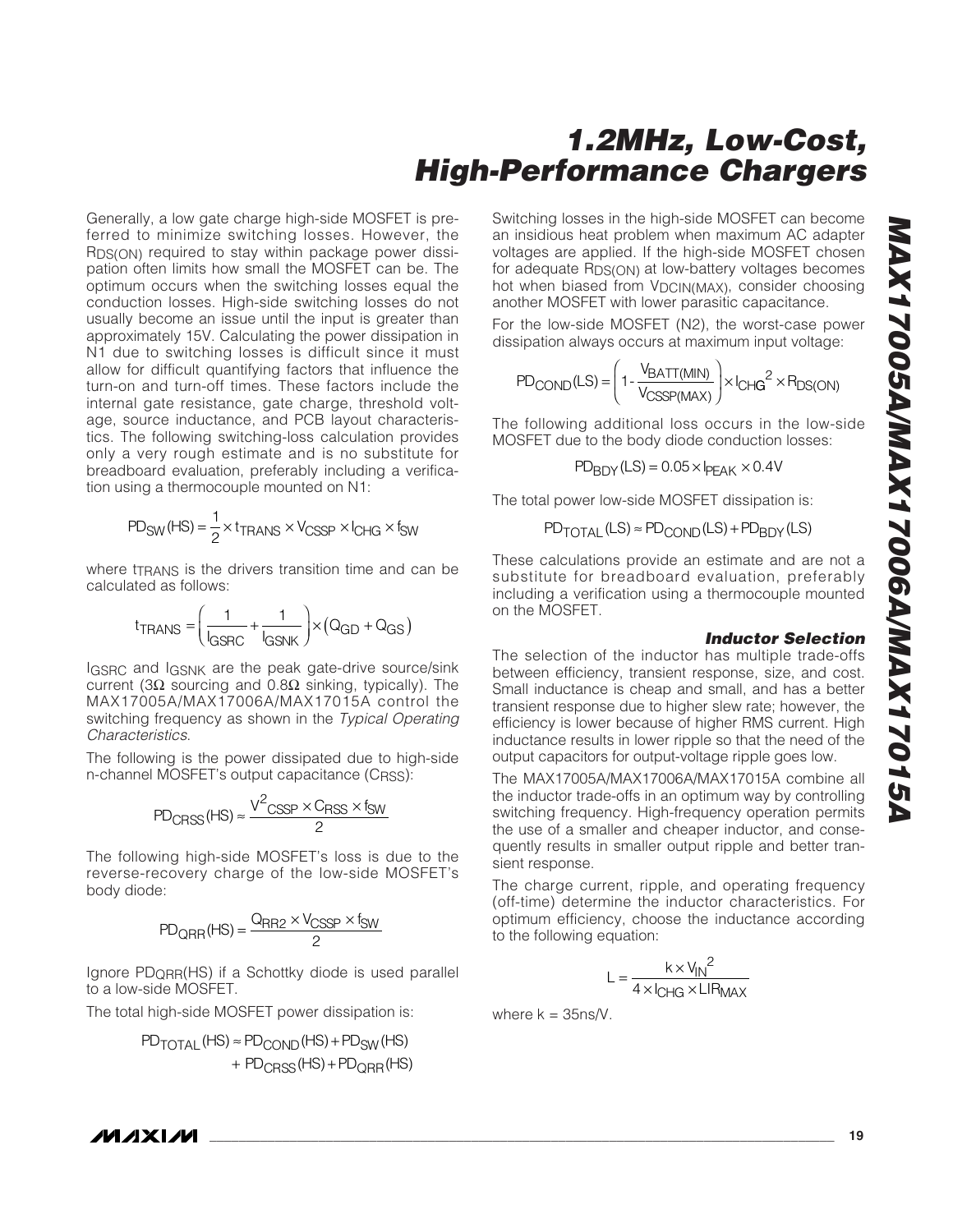For optimum size and inductor current ripple, choose  $LIR_{MAX} = 0.4$ , which sets the ripple current to 40% the charge current and results in a good balance between inductor size and efficiency. Higher inductor values decrease the ripple current. Smaller inductor values save cost but require higher saturation current capabilities and degrade efficiency.

Inductor L1 must have a saturation current rating of at least the maximum charge current plus 1/2 the ripple current  $(\Delta I_L)$ :

$$
I_{\text{SAT}} = I_{\text{CHG}} + (1/2) \Delta I_{\text{L}}
$$

The ripple current is determined by:

$$
\Delta I_{L} = \frac{k \times V_{IN}^{2}}{4L}
$$

### **Input Capacitor Selection**

The input capacitor must meet the ripple current requirement (IRMS) imposed by the switching currents. Nontantalum chemistries (ceramic, aluminum, or OS-CON) are preferred due to their resilience to powerup and surge currents:

$$
IRMS = ICHG \times \left(\frac{\sqrt{V_{BATT} \times (V_{DCIN} - V_{BATT})}}{V_{DCIN}}\right)
$$

The input capacitors should be sized so that the temperature rise due to ripple current in continuous conduction does not exceed approximately 10°C. The maximum ripple current occurs at 50% duty factor or  $V_{DCIN}$  = 2 x VBATT, which equates to 0.5 x I<sub>CHG</sub>. If the application of interest does not achieve the maximum value, size the input capacitors according to the worstcase conditions.

#### **Output Capacitor Selection**

The output capacitor absorbs the inductor ripple current and must tolerate the surge current delivered from the battery when it is initially plugged into the charger. As such, both capacitance and ESR are important parameters in specifying the output capacitor as a filter and to ensure the stability of the DC-to-DC converter (see the Compensation section.) Beyond the stability requirements, it is often sufficient to make sure that the output capacitor's ESR is much lower than the battery's ESR. Either tantalum or ceramic capacitors can be used on the output. Ceramic devices are preferable because of their good voltage ratings and resilience to surge currents. Choose the output capacitor based on:

$$
C_{OUT} = \frac{I_{RIPPLE}}{f_{SW} \times 8 \times \Delta V_{BAT}} \times k_{CAP-BIAS}
$$
 connections.

Choose kCAP-BIAS is a derating factor of 2 for typical 25Vrated ceramic capacitors.

For fsw = 800kHz, IRIPPLE = 1A, and to get  $\Delta V_{\text{BATT}}$  = 70mV, choose COUT as 4.7μF.

If the internal resistance of battery is close to the ESR of the output capacitor, the voltage ripple is shared with the battery and is less than calculated.

### **Applications Information**

#### **Setting Input Current Limit**

The input current limit should be set based on the current capability of the AC adapter and the tolerance of the input current limit. The upper limit of the input current threshold should never exceed the adapter's minimum available output current. For example, if the adapter's output current rating is  $5A \pm 10\%$ , the input current limit should be selected so that its upper limit is less than  $5A \times 0.9 = 4.5A$ . Since the input current-limit accuracy of the MAX17005A/MAX17006A/MAX17015A is ±3%, the typical value of the input current limit should be set at  $4.5A/1.03 \approx 4.36A$ . The lower limit for input current must also be considered. For chargers at the low end of the specification, the input current limit for this example could be  $4.36A \times 0.95$  or approximately 4.14A.

#### **Layout and Bypassing**

Bypass DCIN with a 0.1μF ceramic capacitor to ground (Figure 1). N1 and N2 protect the MAX17005A/ MAX17006A/MAX17015A when the DC power source input is reversed. Bypass VAA, CSSP, and LDO as shown in Figure 1.

Good PCB layout is required to achieve specified noise immunity, efficiency, and stable performance. The PCB layout designer must be given explicit instructions preferably, a sketch showing the placement of the power switching components and high current routing. Refer to the PCB layout in the MAX17005A/MAX17006A/ MAX17015A evaluation kit for examples. A ground plane is essential for optimum performance. In most applications, the circuit is located on a multilayer board, and full use of the four or more copper layers is recommended. Use the top layer for high-current connections, the bottom layer for quiet connections, and the inner layers for an uninterrupted ground plane.

Use the following step-by-step guide:

- 1) Place the high-power connections first, with their grounds adjacent:
	- a) Minimize the current-sense resistor trace lengths, and ensure accurate current sensing with Kelvin

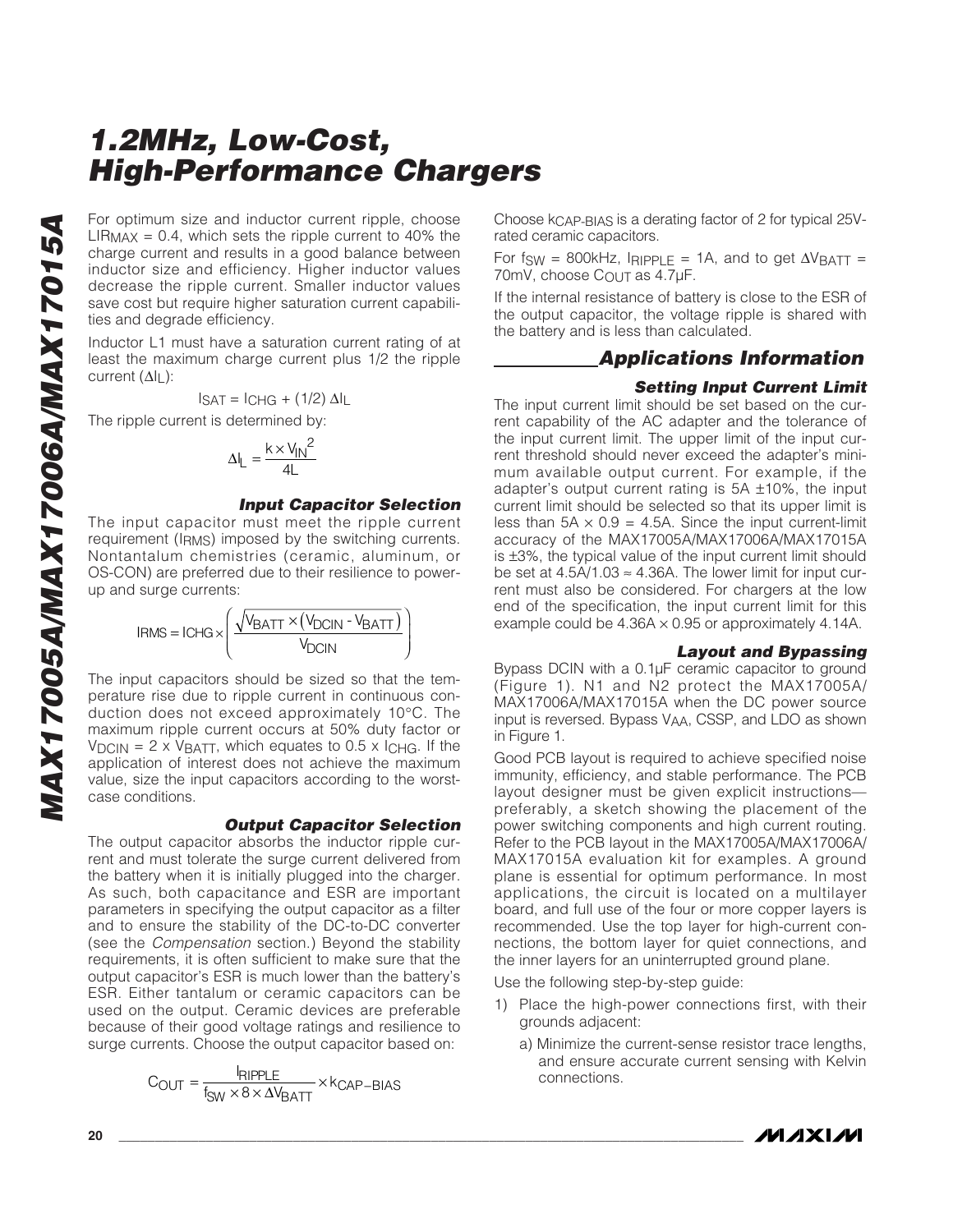- b) Minimize ground trace lengths in the high-current paths.
- c) Minimize other trace lengths in the high-current paths.
- d) Use > 5mm wide traces in the high-current paths.
- e) Connect C<sub>IN</sub> to high-side MOSFET (10mm max length).
- f) Minimize the LX node (MOSFETs, rectifier cathode, inductor (15mm max length)). Keep LX on one side of the PCB to reduce EMI radiation.

Ideally, surface-mount power components are flush against one another with their ground terminals almost touching. These high-current grounds are then connected to each other with a wide, filled zone of top-layer copper, so they do not go through vias. The resulting top-layer subground plane is connected to the normal inner-layer ground plane at the paddle. Other high-current paths should also be minimized, but focusing primarily on short ground and current-sense connections eliminates about 90% of all PCB layout problems.

- 2) Place the IC and signal components. Keep the main switching node (LX node) away from sensitive analog components (current-sense traces and VAA capacitor). **Important:** the IC must be no further than 10mm from the current-sense resistors. Quiet connections to VAA and CC should be returned to a separate ground (GND) island. There is very little current flowing in these traces, so the ground island need not be very large. When placed on an inner layer, a sizable ground island can help simplify the layout because the low-current connections can be made through vias. The ground pad on the backside of the package should also be connected to this quiet ground island.
- 3) Keep the gate drive traces (DHI and DLO) as short as possible  $(L < 20$ mm), and route them away from the current-sense lines and VAA. These traces should also be relatively wide (W > 1.25mm).
- 4) Place ceramic bypass capacitors close to the IC. The bulk capacitors can be placed further away. Place the current-sense input filter capacitors under the part, connected directly to the GND pin.
- 5) Use a single-point star ground placed directly below the part at the PGND pin. Connect the power ground (ground plane) and the quiet ground island at this location.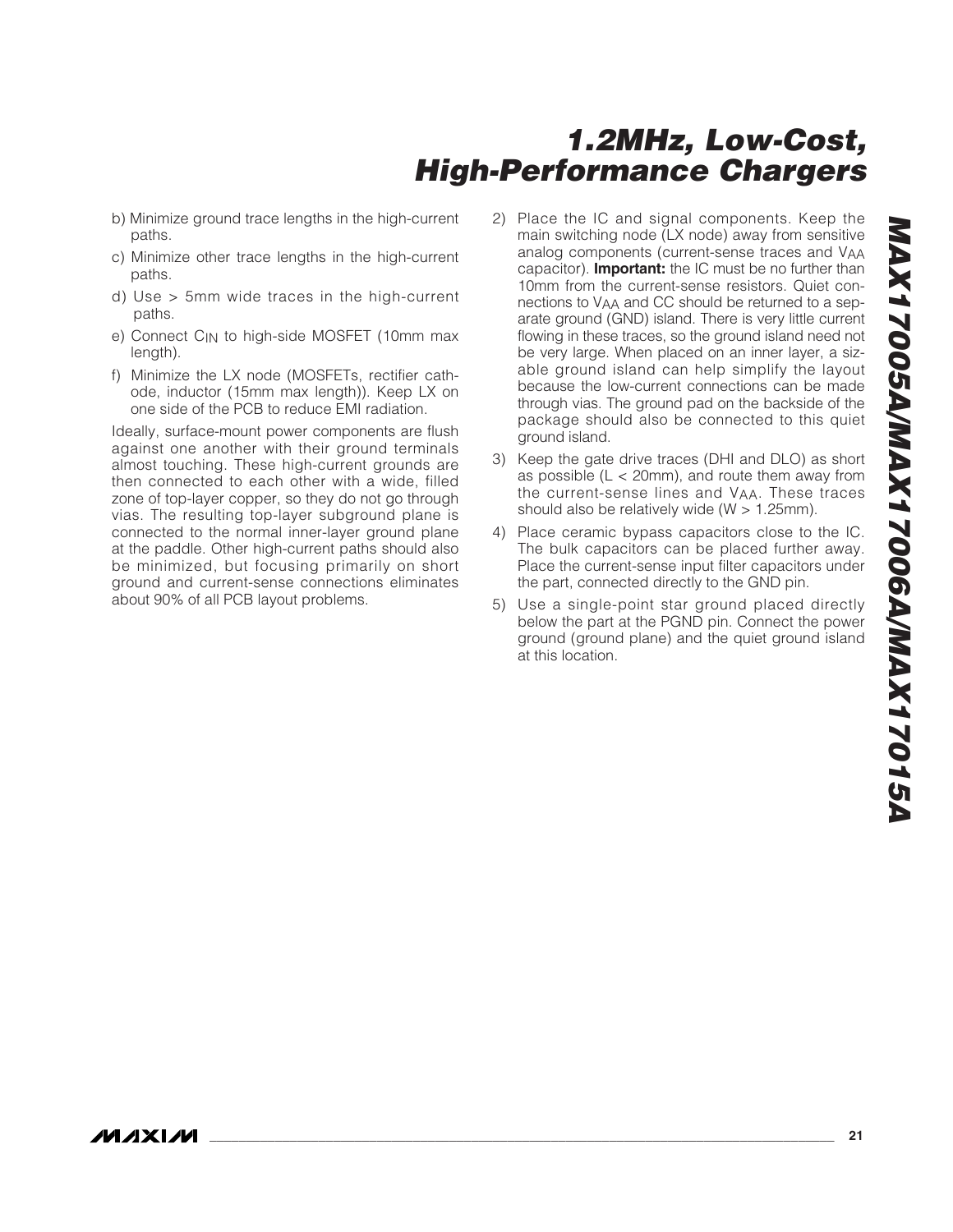

**4mm x 4mm**

**Minimal Operating Circuit**